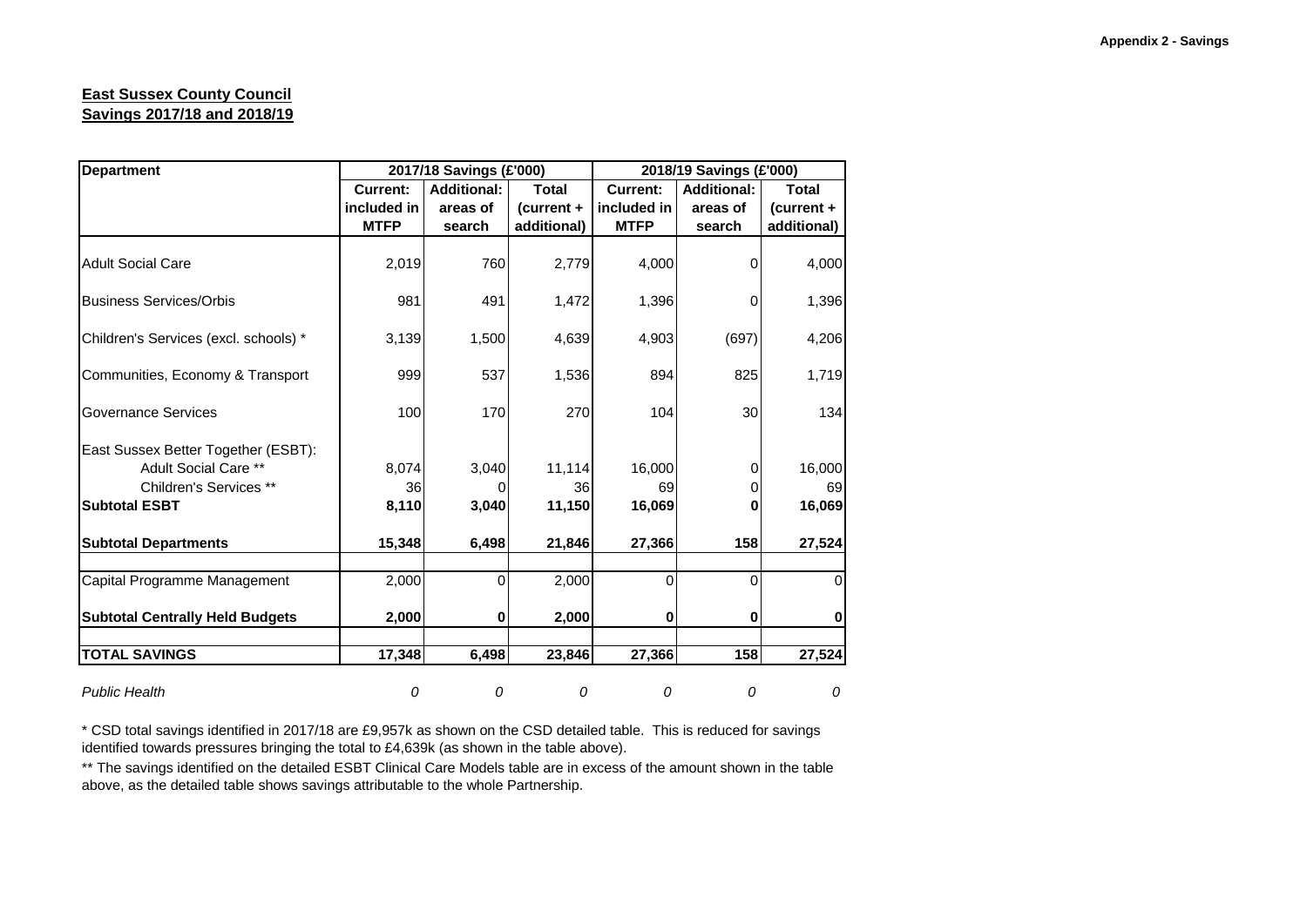|                                              | Adult Social Care (outside ESBT) - current & additional savings                                                                                                                                                         |                                                                                                                                                                                                                                                                                                                                                                                                                                                                                                                                                                                                                                                                                                                                                                                                               | <b>Gross Budget *</b><br>2016/17 | 2017/18 | <b>Savings</b><br>2018/19 |
|----------------------------------------------|-------------------------------------------------------------------------------------------------------------------------------------------------------------------------------------------------------------------------|---------------------------------------------------------------------------------------------------------------------------------------------------------------------------------------------------------------------------------------------------------------------------------------------------------------------------------------------------------------------------------------------------------------------------------------------------------------------------------------------------------------------------------------------------------------------------------------------------------------------------------------------------------------------------------------------------------------------------------------------------------------------------------------------------------------|----------------------------------|---------|---------------------------|
| <b>Service description</b>                   | <b>Description of</b><br>savings proposal                                                                                                                                                                               | <b>Impact assessment</b>                                                                                                                                                                                                                                                                                                                                                                                                                                                                                                                                                                                                                                                                                                                                                                                      | £'000                            | £'000   | £'000                     |
| Commissioned<br><b>Services</b>              | Review funding for<br>Carers; AIDS/HIV;<br><b>Supporting People</b><br>community based<br>support; Physical<br><b>Disability Services;</b><br><b>Substance Misuse</b>                                                   | Impact on individuals using services and their families and carers<br>including potential loss of housing, loss of support for multiple<br>needs i.e. drug and alcohol problems, mental health issues and<br>challenging behaviour. Potential increase in homelessness,<br>increase in anti-social behaviour and impact on community safety.<br>Potential for increased pressure on drug and alcohol services and<br>health services and loss of resource for District and Boroughs.<br>Potential reductions carers support and risk on the ability of carers<br>to continue in their caring role. Increased risk of early mortality or<br>severe ill-health (HIV) and risk of loss of family life for children of<br>people with HIV. Likely increased demand for community care<br>support in future years. | 3,018                            | 809     | 1,274                     |
| Management, Staffing<br>and Support Services | <b>Review Training and</b><br>Development spend;<br><b>Staffing structures</b><br>within Strategy,<br>Commissioning,<br>Planning,<br>Performance &<br>Engagement,<br>Contracts and<br>Purchasing Unit and<br>Complaints | Potential impact on staffing levels. Reduction in support services<br>for clients and operational services e.g. longer waiting times for<br>complaints response and resolution; commissioning and<br>decommissioning new services; partnership working; strategic<br>development and integrated planning; contract management and<br>market development; client, carer and public engagement and<br>consultation; performance monitoring and information.                                                                                                                                                                                                                                                                                                                                                     | 3,184                            | 543     | 796                       |
| <b>Assessment and Care</b><br>Management     | <b>Review and reduce</b><br>staffing                                                                                                                                                                                    | Impact on staffing levels resulting in longer waiting times from<br>referral to assessment and reduced capacity for assessment,                                                                                                                                                                                                                                                                                                                                                                                                                                                                                                                                                                                                                                                                               | 4,964                            | 264     | 364                       |
|                                              |                                                                                                                                                                                                                         | review and safeguarding activity.                                                                                                                                                                                                                                                                                                                                                                                                                                                                                                                                                                                                                                                                                                                                                                             |                                  |         |                           |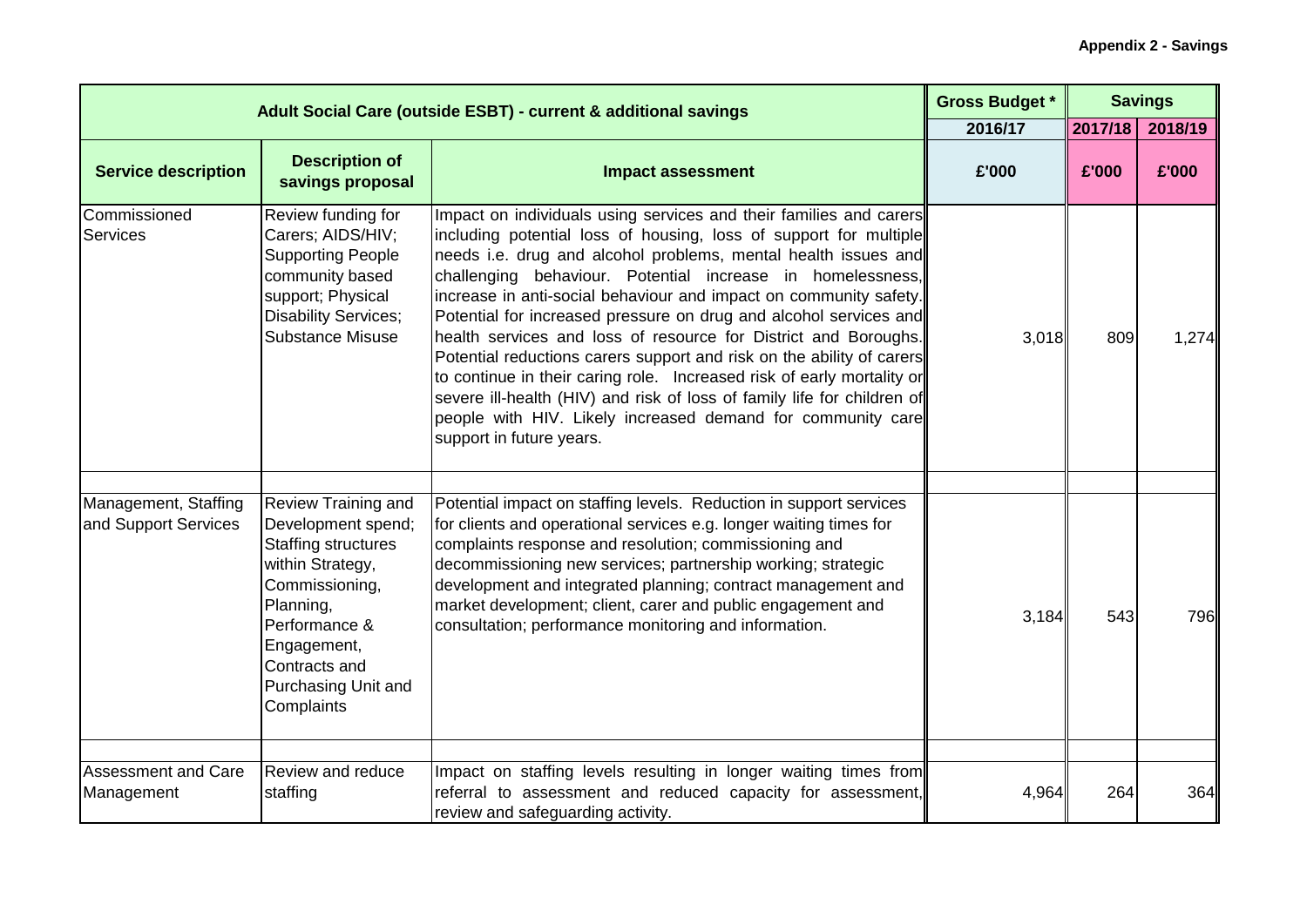| Adult Social Care (outside ESBT) - current & additional savings |                                                                                                                                                                                                                                                              | <b>Gross Budget *</b>                                                                                                                                                                                                                                                                                                                                                               |         | <b>Savings</b> |         |
|-----------------------------------------------------------------|--------------------------------------------------------------------------------------------------------------------------------------------------------------------------------------------------------------------------------------------------------------|-------------------------------------------------------------------------------------------------------------------------------------------------------------------------------------------------------------------------------------------------------------------------------------------------------------------------------------------------------------------------------------|---------|----------------|---------|
|                                                                 |                                                                                                                                                                                                                                                              |                                                                                                                                                                                                                                                                                                                                                                                     | 2016/17 | 2017/18        | 2018/19 |
| <b>Service description</b>                                      | <b>Description of</b><br>savings proposal                                                                                                                                                                                                                    | <b>Impact assessment</b>                                                                                                                                                                                                                                                                                                                                                            | £'000   | £'000          | £'000   |
| <b>Directly Provided</b><br><b>Services</b>                     | Review of Older<br>People - Day<br>Services:<br><b>Discretionary East</b><br><b>Sussex Support</b><br>Scheme; Learning<br>Disabilities -<br><b>Community Support</b><br>Teams, Supported<br>Employment and<br>Learning Disability<br><b>Development Fund</b> | Impact on individuals using these services through reduced access<br>to services with potential negative impact on independent living;<br>potential loss of friendship networks; increased social isolation;<br>reduced learning and employment opportunities; reduction in<br>advocacy support; increased stress for carers; impact people<br>facing temporary financial hardship. | 622     | 235            | 336     |
| <b>Community Safety</b>                                         | services<br>Review funding of<br><b>Community Safety</b>                                                                                                                                                                                                     | Risk to partnership arrangements and service provision including<br>domestic and sexual abuse services. Broader potential impact on                                                                                                                                                                                                                                                 |         |                |         |
|                                                                 |                                                                                                                                                                                                                                                              | vulnerable people in the local communities.                                                                                                                                                                                                                                                                                                                                         | 723     | 208            | 208     |
| Older People<br><b>Community Care</b>                           | <b>Review Older People</b><br>and Older People<br>Mental Health funding                                                                                                                                                                                      | Impact on the levels of care and support funding available to meet<br>eligible social care needs. Reduced choice for service users in the<br>way care and support is delivered and reduced choice of services<br>provided. Reductions in preventative support will potentially result<br>in individuals eligible care needs increasing more quickly.                                | 16,559  | 437            | 587     |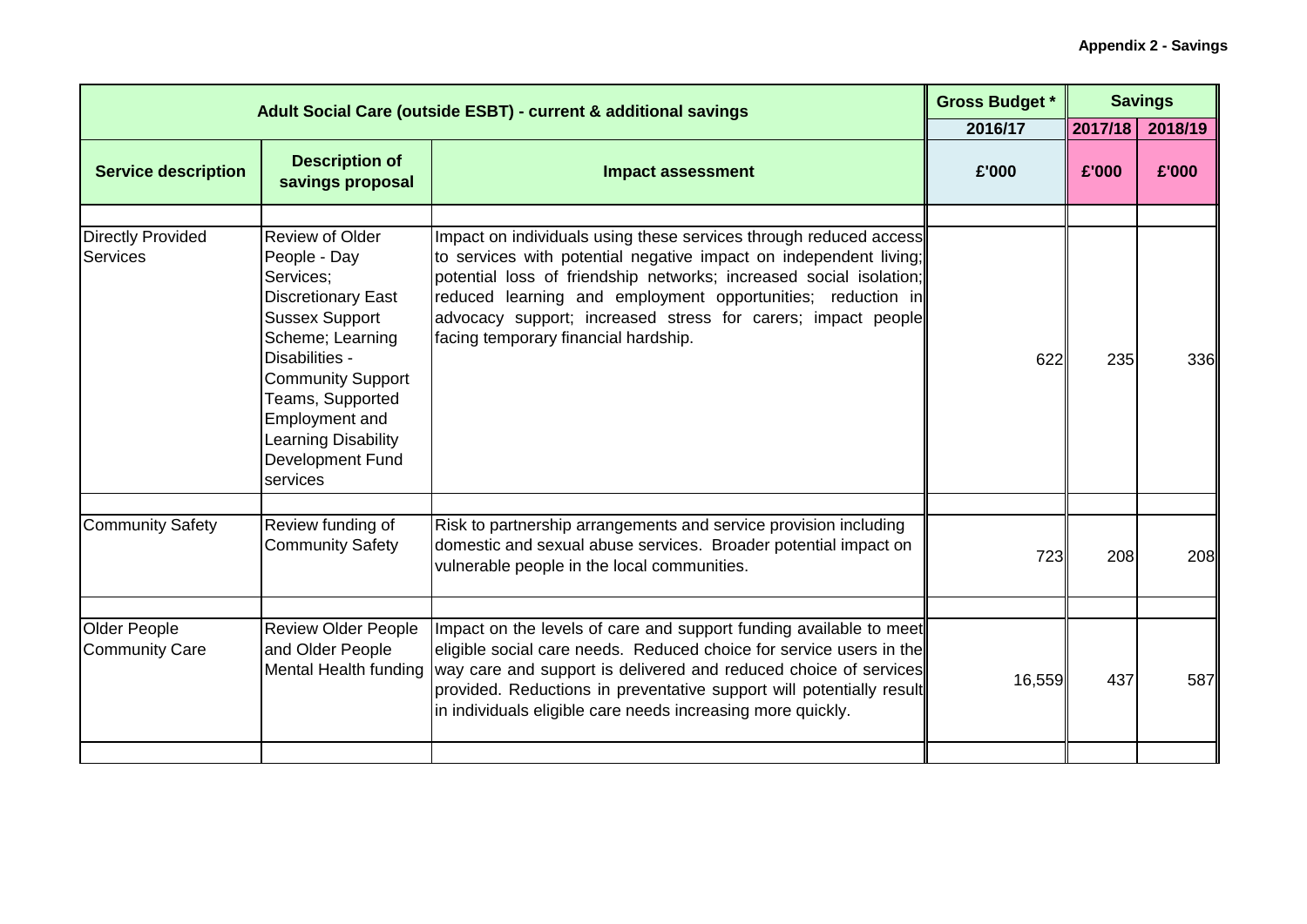|                                                             | Adult Social Care (outside ESBT) - current & additional savings                       |                                                                                                                                                                                                                                                                                                                                                      |         |         | <b>Savings</b> |
|-------------------------------------------------------------|---------------------------------------------------------------------------------------|------------------------------------------------------------------------------------------------------------------------------------------------------------------------------------------------------------------------------------------------------------------------------------------------------------------------------------------------------|---------|---------|----------------|
|                                                             |                                                                                       |                                                                                                                                                                                                                                                                                                                                                      | 2016/17 | 2017/18 | 2018/19        |
| <b>Service description</b>                                  | <b>Description of</b><br>savings proposal                                             | <b>Impact assessment</b>                                                                                                                                                                                                                                                                                                                             | £'000   | £'000   | £'000          |
| <b>Working Age Adult</b><br><b>Community Care</b><br>Budget | <b>Review Learning</b><br>Disabilities, Mental<br>Health, Substance<br>Misuse funding | Impact on the levels of care and support funding available to meet<br>eligible social care needs. Reduced choice for service users in the<br>way care and support is delivered and reduced choice of services<br>provided. Reductions in preventative support will potentially result<br>in individuals eligible care needs increasing more quickly. | 12,861  | 283     | 435            |
|                                                             |                                                                                       |                                                                                                                                                                                                                                                                                                                                                      |         |         |                |
|                                                             |                                                                                       |                                                                                                                                                                                                                                                                                                                                                      |         | 2,779   | 4,000          |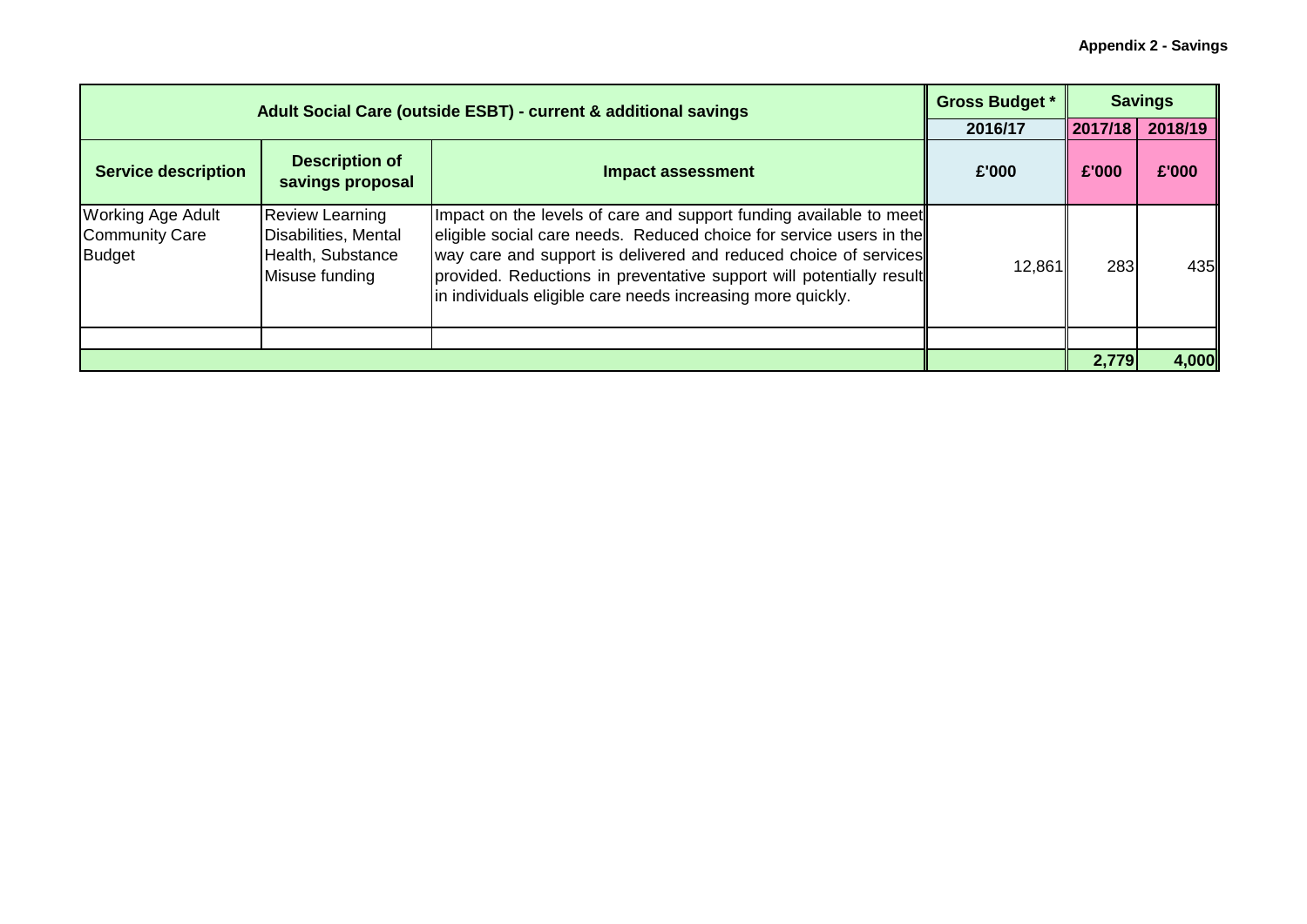| East Sussex Better Together: Areas of Search within the Integrated Strategic Investment Plan (pooled budget)                                                                                                                                                                                                                                                       |                                                                                                                                                  |                                                                                                                                                                                                                                                                                         |       |                   | <b>Savings</b> |
|--------------------------------------------------------------------------------------------------------------------------------------------------------------------------------------------------------------------------------------------------------------------------------------------------------------------------------------------------------------------|--------------------------------------------------------------------------------------------------------------------------------------------------|-----------------------------------------------------------------------------------------------------------------------------------------------------------------------------------------------------------------------------------------------------------------------------------------|-------|-------------------|----------------|
|                                                                                                                                                                                                                                                                                                                                                                    |                                                                                                                                                  |                                                                                                                                                                                                                                                                                         |       | 2016/17   2017/18 | 2018/19        |
| <b>Scheme description</b>                                                                                                                                                                                                                                                                                                                                          | <b>Description of investment proposal</b>                                                                                                        | <b>Key outcomes</b>                                                                                                                                                                                                                                                                     | £'000 | £'000             | £'000          |
| <b>Personal Resilience: Embed</b><br>personal resilience across the<br>whole population; improve<br>outcomes from schools,<br>nurseries, hospitals and<br>workplaces; embed behaviour<br>change as core function of all<br>front line staff; improve staff                                                                                                         | Public Health, including: Making Every<br>Ccontact Count, Smoking Cessation,<br><b>Alcohol Awareness and Obesity/Physical</b><br><b>Activity</b> | People will manage their own health and wellbeing;<br>self-care options embedded and support to make<br>lifestyle changes is integrated                                                                                                                                                 |       | 2,857             | 1.900          |
|                                                                                                                                                                                                                                                                                                                                                                    |                                                                                                                                                  |                                                                                                                                                                                                                                                                                         |       |                   |                |
| <b>Community Resilience:</b><br>Enabling asset-based<br>approaches to be developed and<br>embedded across the system to<br>reduce social isolation, promote<br>healthy ageing, reduce or slow<br>the progression of ill health for<br>people with existing health and<br>care needs and improve<br>wellbeing by growing the<br>protective factors for good health. | Schemes to be developed within Health<br>land Social Care: Commissioners and<br><b>IProviders</b>                                                | Reduction in need and demand for formal health and<br>care services; Reduction in social isolation; The<br>strengths and talents that communities can contribute<br>improving health outcomes are valued and<br>harnessed, including embedding these in the support<br>planning process |       | 1,811             | 2,550          |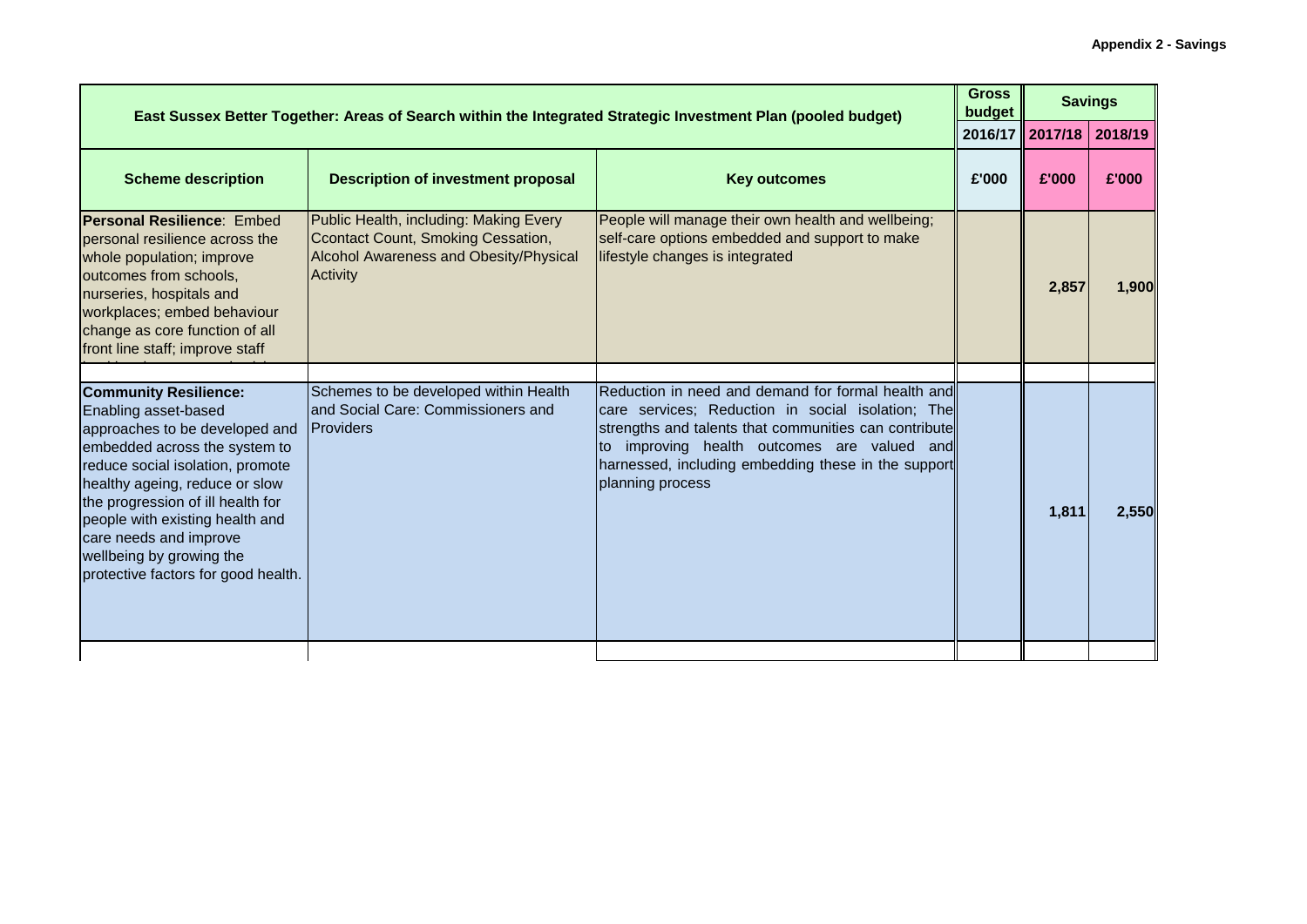| East Sussex Better Together: Areas of Search within the Integrated Strategic Investment Plan (pooled budget)                                                                                                                                                                                        |                                                                                                                                                                                                                                                                                 |                                                                                                                                                                                                                                                                                                                                                                                                                                             |       |                 | <b>Savings</b> |
|-----------------------------------------------------------------------------------------------------------------------------------------------------------------------------------------------------------------------------------------------------------------------------------------------------|---------------------------------------------------------------------------------------------------------------------------------------------------------------------------------------------------------------------------------------------------------------------------------|---------------------------------------------------------------------------------------------------------------------------------------------------------------------------------------------------------------------------------------------------------------------------------------------------------------------------------------------------------------------------------------------------------------------------------------------|-------|-----------------|----------------|
|                                                                                                                                                                                                                                                                                                     | 2016/17                                                                                                                                                                                                                                                                         |                                                                                                                                                                                                                                                                                                                                                                                                                                             |       | 2017/18 2018/19 |                |
| <b>Scheme description</b>                                                                                                                                                                                                                                                                           | <b>Description of investment proposal</b>                                                                                                                                                                                                                                       | <b>Key outcomes</b>                                                                                                                                                                                                                                                                                                                                                                                                                         | £'000 | £'000           | £'000          |
| <b>Integrated Locality Teams:</b><br>Developing integrated community<br>Health and Social Care teams is<br>together core health and social<br>care professionals to provide<br>greater integration and<br>coordination of care to meets the<br>needs of local people within a<br>community setting. | Developing integrated community Health<br>of work to bring together core health and<br>integration and coordination of care to<br>meets the needs of local people within a<br>community setting.                                                                                | Integrated teams with single line management that<br>and Social Care teams is a key programme are aligned to a number of GP Practices, co-located<br>wherever possible alongside agile/remote working,<br>a key programme of work to bring social care professionals to provide greater shared IT systems that support risk stratification and<br>case recording, interdisciplinary working, opportunity<br>to develop new and hybrid roles |       | 14,246          | 8.266          |
|                                                                                                                                                                                                                                                                                                     |                                                                                                                                                                                                                                                                                 |                                                                                                                                                                                                                                                                                                                                                                                                                                             |       |                 |                |
| Proactive Care: The proactive<br>care pathway is supported by the<br>use of risk stratification,<br>personalised care planning and<br>access to self management and<br>psychological support.                                                                                                       | Including: Technology Enables Care<br>Services (TECS), Falls and Fracture<br>Liaison, Frailty Strategy, Pro-Active Care,<br><b>Vulnerable Patients and Specific</b><br>Conditions (incl. Ear, Nose and Throat<br>(ENT), Musculoskeletal disorders (MSK)<br>and Gastroenterolgy) | Enhanced capacity and capability for proactive case<br>finding, assessment and care planning; ability to<br>identify patients, clients and carers before they<br>deteriorate and management of more complex cases,<br>ensuring the most effective use of resources and a<br>more holistic approach to care and support                                                                                                                      |       | 12,076          | 18,240         |
|                                                                                                                                                                                                                                                                                                     |                                                                                                                                                                                                                                                                                 |                                                                                                                                                                                                                                                                                                                                                                                                                                             |       |                 |                |
| <b>Crisis Response: Ensuring that</b><br>integrated health and social care<br>services are set up to be able to<br>respond early and in a co-<br>ordinated way to a crisis,<br>reducing the likelihood of it<br>leading to a hospital admission.                                                    | <b>Crisis Response</b>                                                                                                                                                                                                                                                          | Multidisciplinary response and treatment service in<br>the community with assessment visit within 2 hours.<br>Provide treatments at home, which are not currently<br>available, e.g. IV therapies, and enable patient, client<br>and carers to be supported by intensive support and<br>monitoring packages as appropriate.                                                                                                                 |       | 2,515           | 4.145          |
|                                                                                                                                                                                                                                                                                                     |                                                                                                                                                                                                                                                                                 |                                                                                                                                                                                                                                                                                                                                                                                                                                             |       |                 |                |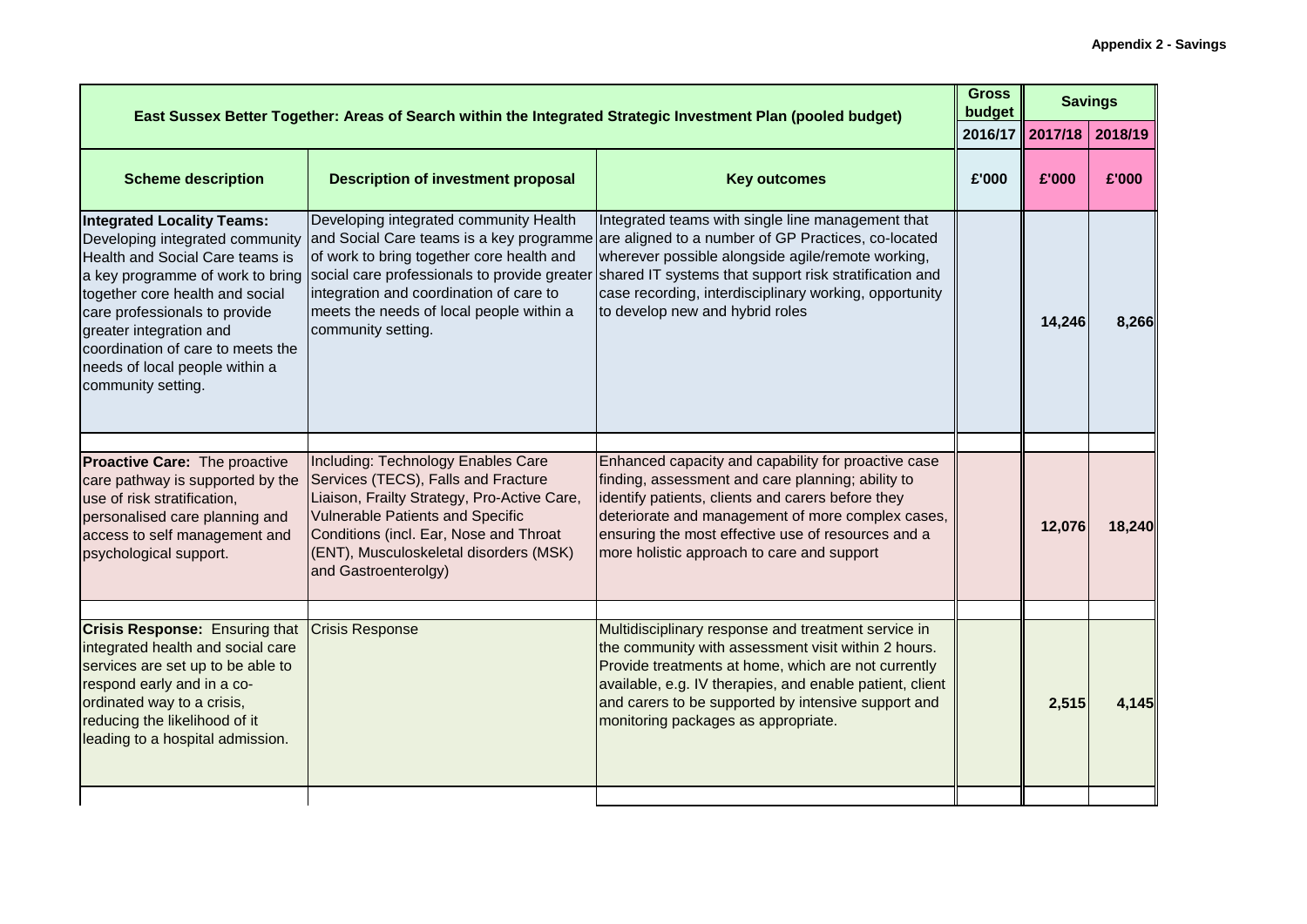| East Sussex Better Together: Areas of Search within the Integrated Strategic Investment Plan (pooled budget)                                                               |                                                                                                                                     |                                                                                                                                                                                                                                                                                                      |       | <b>Gross</b><br><b>Savings</b><br>budget |         |
|----------------------------------------------------------------------------------------------------------------------------------------------------------------------------|-------------------------------------------------------------------------------------------------------------------------------------|------------------------------------------------------------------------------------------------------------------------------------------------------------------------------------------------------------------------------------------------------------------------------------------------------|-------|------------------------------------------|---------|
|                                                                                                                                                                            |                                                                                                                                     |                                                                                                                                                                                                                                                                                                      |       | 2016/17   2017/18                        | 2018/19 |
| <b>Scheme description</b>                                                                                                                                                  | <b>Description of investment proposal</b>                                                                                           | <b>Key outcomes</b>                                                                                                                                                                                                                                                                                  | £'000 | £'000                                    | £'000   |
| Integrated urgent and<br>emergency care: NHS 111:<br>procurement of an integrated<br>service model of NHS 111 and<br>local clinical triage and<br>assessment service       | 20% reduction in Type 5 attendances<br>(Type 5 are the least complex A&E<br>attendances)                                            | Design of NHS 111 telephone answering, signposting,<br>self management pathways making best use of<br>technology and life threatening triage process and<br>pathway with 999. Developing a local clinical triage<br>and assessment service to better manage urgent care<br>needs                     |       | 2,200                                    | 4,760   |
| Integrated urgent and<br>emergency care: same day<br>urgent primary care:<br>24/7Primary Urgent Care Service<br>accessed via NHS 111 or via own<br><b>GP</b>               | Schemes to be developed within Health<br>and Social Care: Commissioners and<br>Providers                                            | Redesign and procurement of a 24/7 urgent primary<br>care service to include current GP OOH service, 2<br>walk-in centres and overflow support to in hours<br>practices to bring together into one service model that<br>provides consistent clinical triage and face to face<br>assessment capacity |       | 1,000                                    | 1,000   |
| Integrated urgent and<br>emergency care centres:<br>enabling streaming and increased Providers<br>primary and social care<br>assessment capability<br>at front of hospital | Schemes to be developed within Health<br>and Social Care: Commissioners and                                                         | Expanded multidisciplinary workforce to better meet<br>presenting conditions. Introduction of non clinical<br>navigators and testing extended scope physio roles.<br>Urgent care pathways at front of hospital                                                                                       |       | 1,750                                    |         |
| <b>Accommodation &amp; Bedded</b>                                                                                                                                          | Schemes to be developed within                                                                                                      |                                                                                                                                                                                                                                                                                                      |       |                                          |         |
| <b>Care Strategy</b>                                                                                                                                                       | Accommodation Strategy, including:<br>Inegrated Equipment and Adaptations,<br>Step-up/Step-down and Residential &<br><b>Nursing</b> |                                                                                                                                                                                                                                                                                                      |       | 4,224                                    | 2,459   |
|                                                                                                                                                                            |                                                                                                                                     |                                                                                                                                                                                                                                                                                                      |       |                                          |         |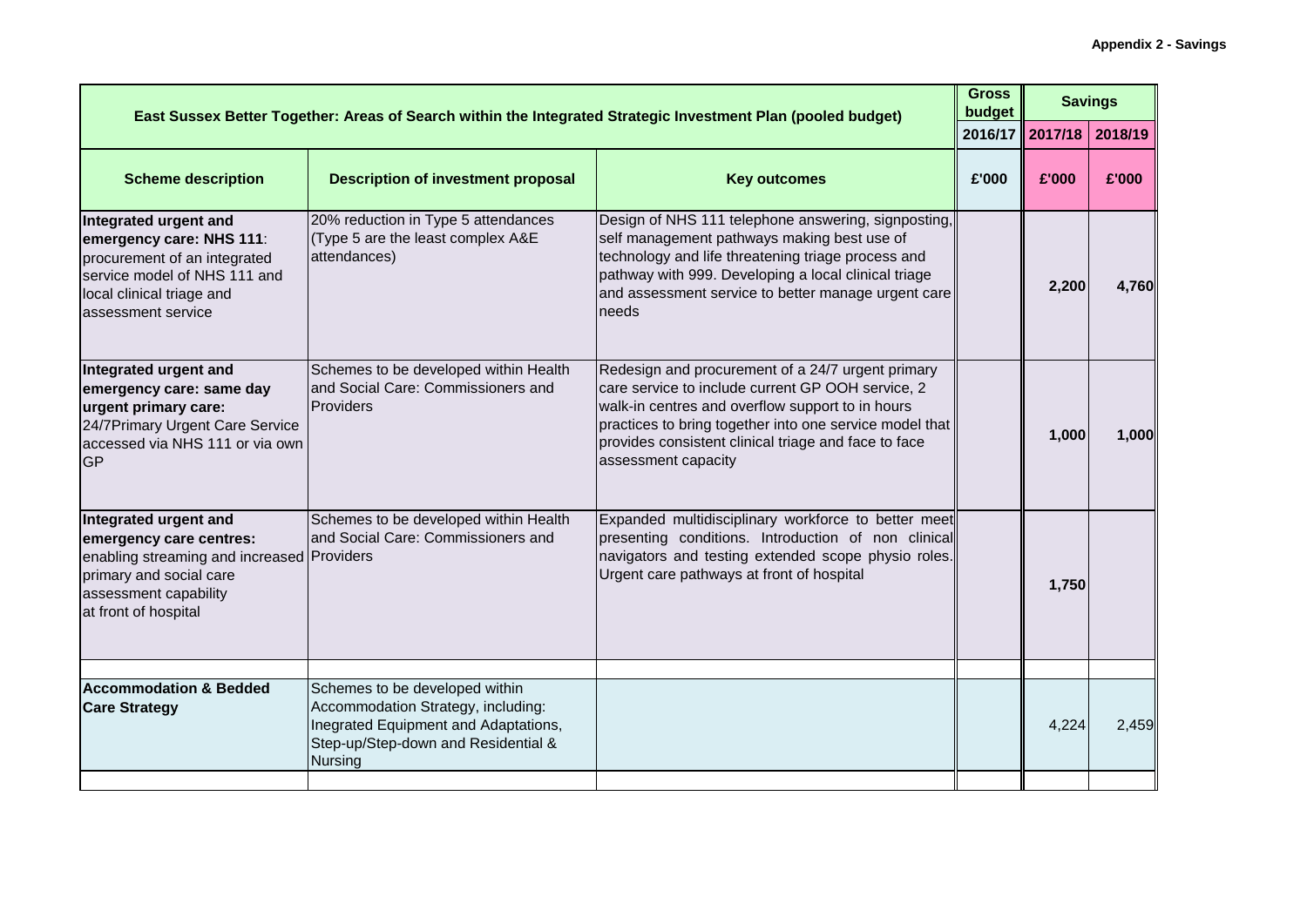| East Sussex Better Together: Areas of Search within the Integrated Strategic Investment Plan (pooled budget)                                                                                                                                                                                                                                                                                  |                                                                                             |                                                                                                                                                                                                                               |       | <b>Gross</b><br><b>Savings</b><br>budget |         |
|-----------------------------------------------------------------------------------------------------------------------------------------------------------------------------------------------------------------------------------------------------------------------------------------------------------------------------------------------------------------------------------------------|---------------------------------------------------------------------------------------------|-------------------------------------------------------------------------------------------------------------------------------------------------------------------------------------------------------------------------------|-------|------------------------------------------|---------|
|                                                                                                                                                                                                                                                                                                                                                                                               |                                                                                             |                                                                                                                                                                                                                               |       | 2016/17 2017/18                          | 2018/19 |
| <b>Scheme description</b>                                                                                                                                                                                                                                                                                                                                                                     | <b>Description of investment proposal</b>                                                   | <b>Key outcomes</b>                                                                                                                                                                                                           | £'000 | £'000                                    | £'000   |
| Scheme to incentivise prescribers Homes and Repeat Prescribing<br>to change behaviour; providing<br>additional expertise to support<br><b>Prescribers in Primary Care; Drug</b><br>and Alcohol services;<br>implementation of joint formulary;<br>integration of Community<br><b>Pharmacy Medicines Use reviews</b><br>in GP process and<br>implementation of shared<br>decision making tools | <b>Prescribing: Prescribing Support Including: Medicines Optimisation in Care</b>           | Reduction in inappropriate variability in prescribing of<br>medicines; Evidence-based cost-effective use of<br>medicines across pathways; Improved safety and<br>efficiency of repeat prescribing process; Value for<br>money |       | 5,314                                    | 7,899   |
|                                                                                                                                                                                                                                                                                                                                                                                               |                                                                                             |                                                                                                                                                                                                                               |       |                                          |         |
| Elective Care: shared decision-<br>making; cardiology; diabetes                                                                                                                                                                                                                                                                                                                               | Schemes in development; including<br><b>Shared Decision Making</b>                          | patient involvement in decision-making; pathway<br>redesign aimed at prevention and disease<br>management                                                                                                                     |       | 1,000                                    |         |
|                                                                                                                                                                                                                                                                                                                                                                                               |                                                                                             |                                                                                                                                                                                                                               |       |                                          |         |
| Primary care: supporting<br>changes to primary care working<br>practices; establishing a<br>sustainable workforce;<br>rationalising and improving the<br>estate in primary care; delivery of<br>a GP Five Year Forward View<br><b>Implementation Plan</b>                                                                                                                                     | A range of Primary Care initiatives: being<br>developed within the Primary Care<br>Strategy | Improvements to primary care workload; encourage<br>new and innovative ways of working; facilitate use of<br>new technologies and better use of estate; service<br>redesign                                                   |       | 2,000                                    |         |
|                                                                                                                                                                                                                                                                                                                                                                                               |                                                                                             |                                                                                                                                                                                                                               |       |                                          |         |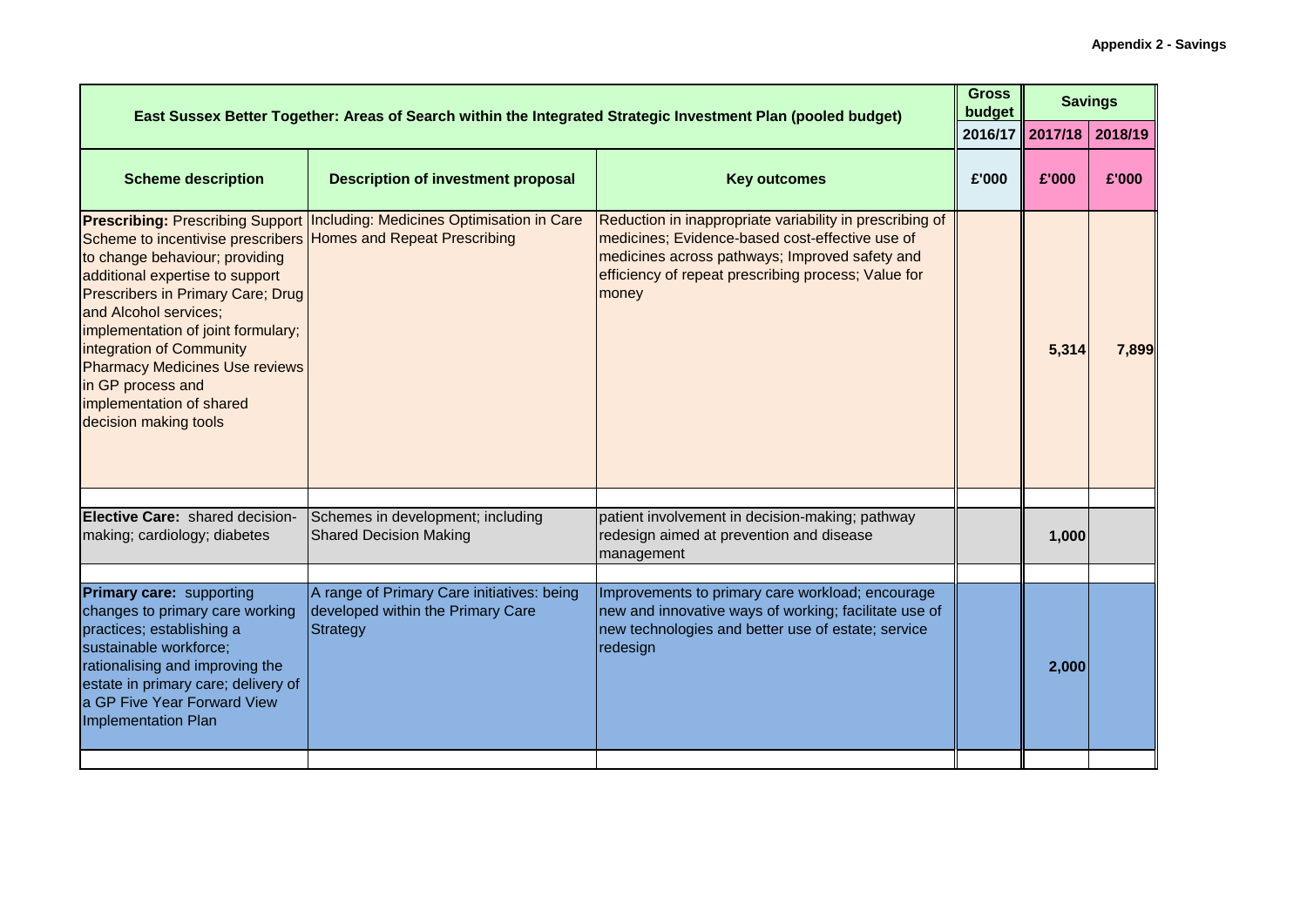| East Sussex Better Together: Areas of Search within the Integrated Strategic Investment Plan (pooled budget)                                                                                                                                                                                                                                                      |                                                                                                 |                                                                                                                                                                                                                                                |                           |       | <b>Savings</b> |
|-------------------------------------------------------------------------------------------------------------------------------------------------------------------------------------------------------------------------------------------------------------------------------------------------------------------------------------------------------------------|-------------------------------------------------------------------------------------------------|------------------------------------------------------------------------------------------------------------------------------------------------------------------------------------------------------------------------------------------------|---------------------------|-------|----------------|
|                                                                                                                                                                                                                                                                                                                                                                   |                                                                                                 |                                                                                                                                                                                                                                                | budget<br>2016/17 2017/18 |       | 2018/19        |
| <b>Scheme description</b>                                                                                                                                                                                                                                                                                                                                         | <b>Description of investment proposal</b>                                                       | <b>Key outcomes</b>                                                                                                                                                                                                                            | £'000                     | £'000 | £'000          |
| <b>Mental health: Provision of</b><br>alternative sources of mental<br>health care and support; de-<br>stigmatisation of service<br>provision; increase in peer<br>support provision; extension in<br>effective interventions to promote<br>self-care and wellbeing; increase<br>in community provision;<br>prevention of deterioration and<br>hospital admission | Range of Mental Health Service Initiatives                                                      | Provision of third sector provided peer-led support;<br>development of crisis response; streamlined<br>rehabilitation pathways; expanding role of third sector<br>and primary care; Dementia Crisis Team; Dementia<br><b>Shared Care wards</b> |                           | 1,867 | 6,180          |
| <b>Learning Disability:</b><br>strengthening the support<br>pathway and provision to adults<br>with a Learning Disability and<br>challenging behaviour; improving<br>hospital and primary care liaison;<br>developing a crisis response<br>service to maintain individuals in<br>the community.                                                                   | Schemes to be developed within Health<br>and Social Care: Commissioners and<br><b>Providers</b> | Increase in people supported to live in local<br>community settings; reduction in numbers of people in<br>inpatient settings; consolidation of approach to market<br>and fee levels                                                            |                           | 544   | 1.174          |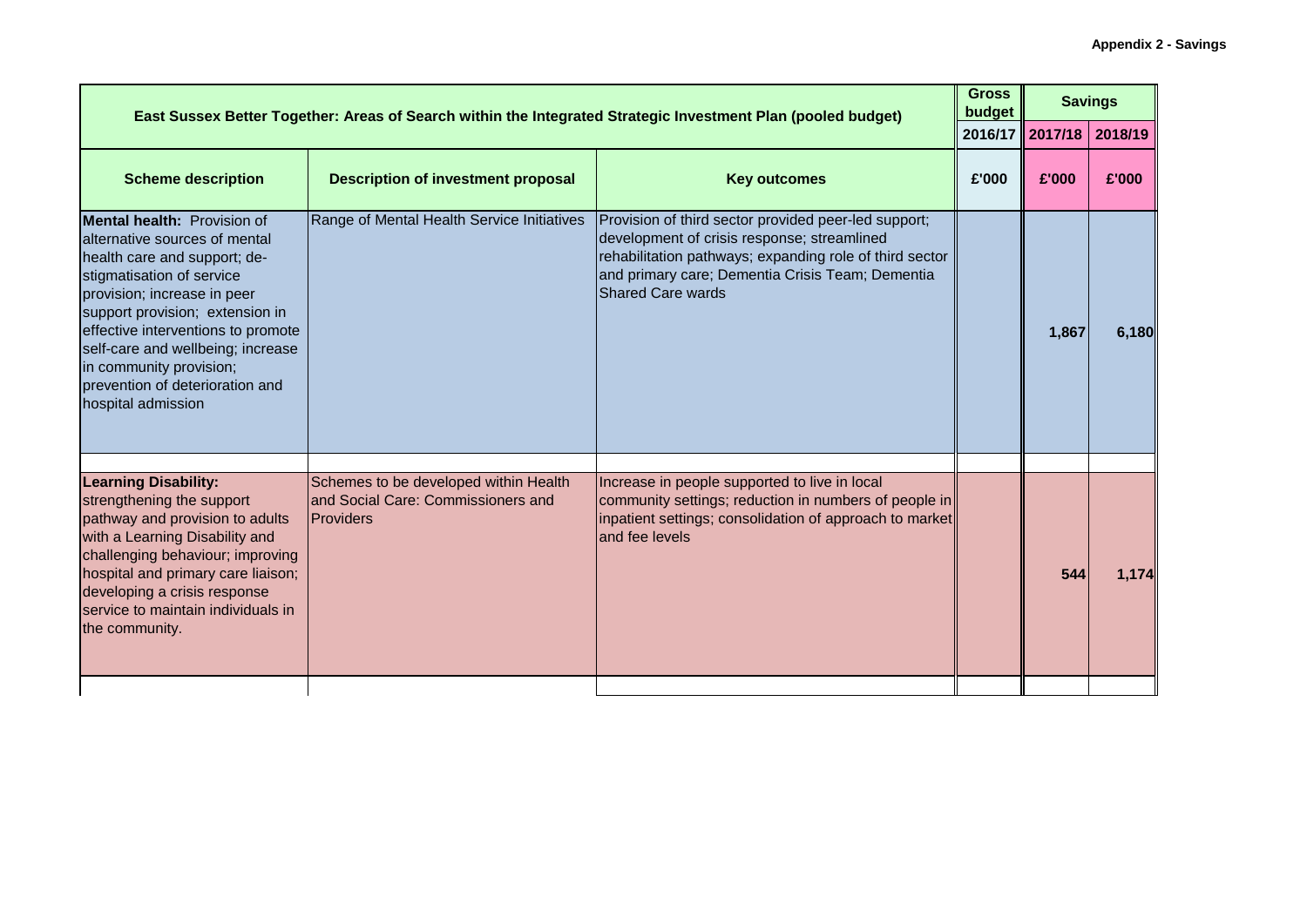| <b>Gross</b><br>budget<br>East Sussex Better Together: Areas of Search within the Integrated Strategic Investment Plan (pooled budget)                                                                                                                                                                         |                                                                                                                                    |                                                                                                                                                                                                                                 |         |                   | <b>Savings</b> |
|----------------------------------------------------------------------------------------------------------------------------------------------------------------------------------------------------------------------------------------------------------------------------------------------------------------|------------------------------------------------------------------------------------------------------------------------------------|---------------------------------------------------------------------------------------------------------------------------------------------------------------------------------------------------------------------------------|---------|-------------------|----------------|
|                                                                                                                                                                                                                                                                                                                |                                                                                                                                    |                                                                                                                                                                                                                                 |         | 2016/17   2017/18 | 2018/19        |
| <b>Scheme description</b>                                                                                                                                                                                                                                                                                      | <b>Description of investment proposal</b>                                                                                          | <b>Key outcomes</b>                                                                                                                                                                                                             | £'000   | £'000             | £'000          |
| <b>Children's Services: integrated</b><br>delivery of Early Help services;<br>improving offer for children with<br>disabilities and special<br>educational needs; improving<br>mental health and wellbeing<br>through the Child and Adolescent<br><b>Mental Health Services (CAMHS)</b><br>transformation plan | Schemes to be developed within Health<br>and Social Care: Commissioners and<br><b>Providers</b>                                    | Reduction in number of children requiring services;<br>Reduction in number of Looked After Children;<br>Increase in children able to remain in their local<br>communities with their families; Improved health and<br>wellbeing |         | 183               | <b>3.216</b>   |
|                                                                                                                                                                                                                                                                                                                |                                                                                                                                    |                                                                                                                                                                                                                                 |         |                   |                |
| Planned Care: To be allocated<br>across schemes above                                                                                                                                                                                                                                                          | Including: Musculoskeletal disorders<br>(MSK) Prime Provider, Pathway Redesign,<br>Shared Decision Making, Secondary<br>Prevention |                                                                                                                                                                                                                                 |         | 2,977             | 23,679         |
|                                                                                                                                                                                                                                                                                                                |                                                                                                                                    |                                                                                                                                                                                                                                 |         |                   |                |
|                                                                                                                                                                                                                                                                                                                |                                                                                                                                    |                                                                                                                                                                                                                                 | 846,133 | 56,564            | 85,468         |

East Sussex share of the pooled budget areas of search:

Adult Social Care 11,114 16,000

Children's Services 36 69

**11,150 16,069**

The gross budget of £846m represents the pooled in-scope budgets of the Council and the two partner CCGs. The total savings figures represent the amounts required for the partners to achieve pooled financial balance in 2017/18 and 2018/19 respectively. The County Council's share of the required savings is as shown above.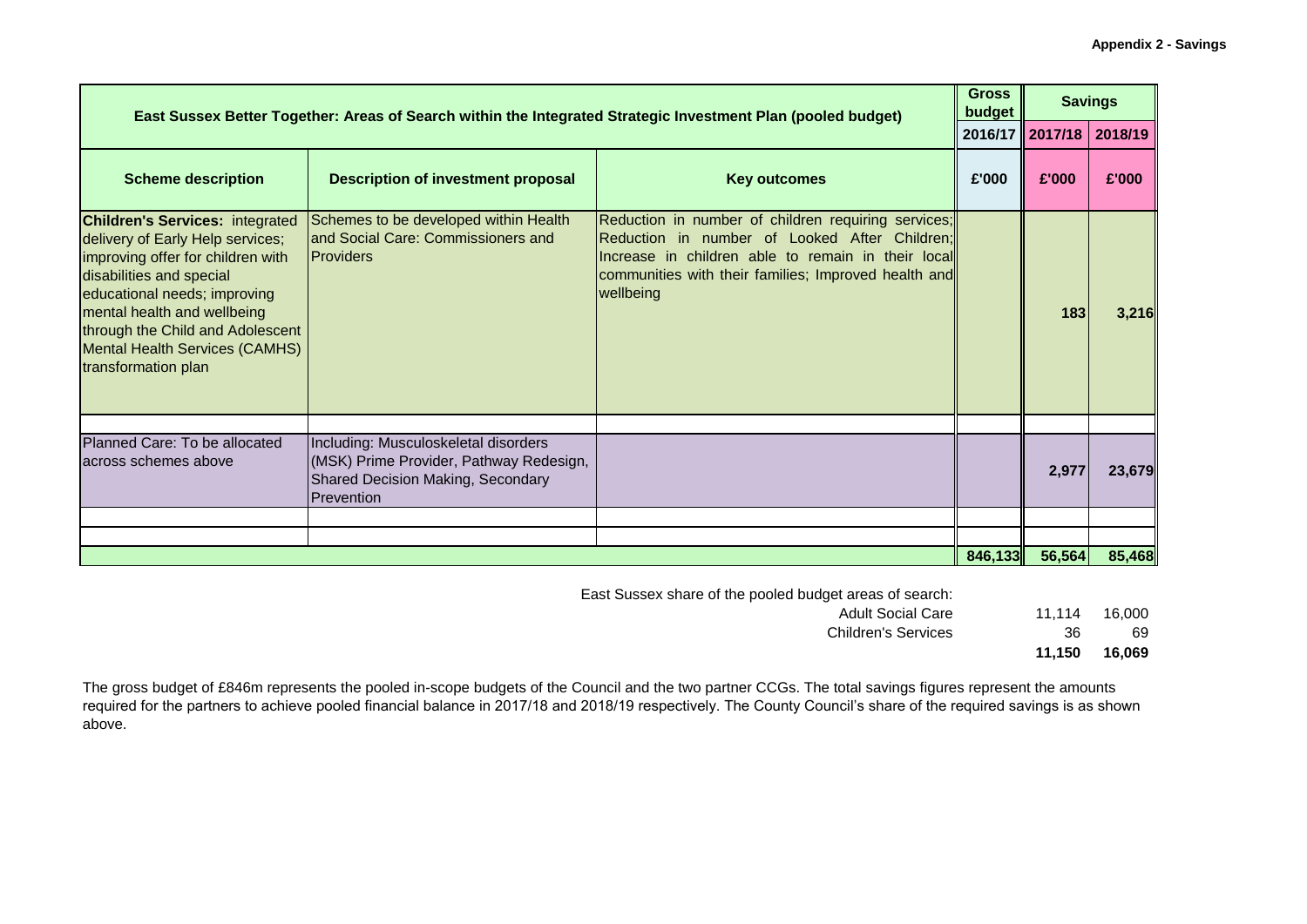| <b>Budget</b> *<br><b>Business Services / Orbis - current &amp; additional savings</b>                                                                                                                                                                                                                                                                                                                                                                                                                                                                                                                                                                                                                                                                                                                                                                                                                                                                                                                                           |                                                                                                                                                                                                                                                                                                                                                                                                                                                                                                                                                                                                                                                                                                                                                                                                                                                                                                                                                                                                                                                                                                                                                                                                                                                                                                                                                                              |                                                                                                                                                                                                                                                                                                                                                                                                                                                                                                                                                                                                                                                                                                                                                                                                                                                                                                                                                                                                                                                                                                                                                                                                                                         |         | <b>Savings</b>  |       |
|----------------------------------------------------------------------------------------------------------------------------------------------------------------------------------------------------------------------------------------------------------------------------------------------------------------------------------------------------------------------------------------------------------------------------------------------------------------------------------------------------------------------------------------------------------------------------------------------------------------------------------------------------------------------------------------------------------------------------------------------------------------------------------------------------------------------------------------------------------------------------------------------------------------------------------------------------------------------------------------------------------------------------------|------------------------------------------------------------------------------------------------------------------------------------------------------------------------------------------------------------------------------------------------------------------------------------------------------------------------------------------------------------------------------------------------------------------------------------------------------------------------------------------------------------------------------------------------------------------------------------------------------------------------------------------------------------------------------------------------------------------------------------------------------------------------------------------------------------------------------------------------------------------------------------------------------------------------------------------------------------------------------------------------------------------------------------------------------------------------------------------------------------------------------------------------------------------------------------------------------------------------------------------------------------------------------------------------------------------------------------------------------------------------------|-----------------------------------------------------------------------------------------------------------------------------------------------------------------------------------------------------------------------------------------------------------------------------------------------------------------------------------------------------------------------------------------------------------------------------------------------------------------------------------------------------------------------------------------------------------------------------------------------------------------------------------------------------------------------------------------------------------------------------------------------------------------------------------------------------------------------------------------------------------------------------------------------------------------------------------------------------------------------------------------------------------------------------------------------------------------------------------------------------------------------------------------------------------------------------------------------------------------------------------------|---------|-----------------|-------|
|                                                                                                                                                                                                                                                                                                                                                                                                                                                                                                                                                                                                                                                                                                                                                                                                                                                                                                                                                                                                                                  |                                                                                                                                                                                                                                                                                                                                                                                                                                                                                                                                                                                                                                                                                                                                                                                                                                                                                                                                                                                                                                                                                                                                                                                                                                                                                                                                                                              |                                                                                                                                                                                                                                                                                                                                                                                                                                                                                                                                                                                                                                                                                                                                                                                                                                                                                                                                                                                                                                                                                                                                                                                                                                         | 2016/17 | 2017/18 2018/19 |       |
| <b>Service description</b>                                                                                                                                                                                                                                                                                                                                                                                                                                                                                                                                                                                                                                                                                                                                                                                                                                                                                                                                                                                                       | <b>Description of savings proposal</b>                                                                                                                                                                                                                                                                                                                                                                                                                                                                                                                                                                                                                                                                                                                                                                                                                                                                                                                                                                                                                                                                                                                                                                                                                                                                                                                                       | <b>Impact assessment</b>                                                                                                                                                                                                                                                                                                                                                                                                                                                                                                                                                                                                                                                                                                                                                                                                                                                                                                                                                                                                                                                                                                                                                                                                                | £'000   | £'000           | £'000 |
| Orbis Business Services partnership will<br>deliver seamless and resilient business<br>services, whilst providing savings to both<br>authorities (East Sussex and Surrey<br>County Councils).<br>Bringing together services will create<br>sufficient scale to drive shared<br>efficiencies, enable us to share skills and<br>knowledge, and invest in technology that<br>could otherwise be prohibitively expensive<br>for each organisation alone. Financial<br>savings are based on management de-<br>layering, process improvement and<br>reduction of duplication.<br>Orbis is expected to grow by bringing on<br>public sector partners, and from the<br>pursuit of income opportunities through<br>the provision of services to public sector<br>clients (on a contractual basis or by<br>means of specific delegation of function).<br>The 'compelling alternative'.<br>The partnership incorporates the following<br>services:<br>• Personnel and Training (PAT);<br>• Property and Capital Investment;<br>$\cdot$ ICT; | The savings proposals per year show the aggregate<br>sum relating to the ESCC one-third share. A two-<br>thirds share is attributable to SCC; however, it is<br>important to remember that the one-third/two-thirds<br>split cannot be disentangled as the proposals reflect<br>the integrated service design<br>Phased changes to the Senior Management structure.<br>Integrating and reducing, where appropriate, the<br>layers of managerial hierarchy. The phasing allows<br>for capacity retention during the first two years, with all<br>savings expected to be delivered by 18/19.<br>Phased changes to other staff costs that are based on<br>both: existing operational delivery plan; together with<br>(from 17/18 onwards) services that are currently<br>being re-designed through the Orbis 'area for search'<br>programme. These proposals will focus primarily on<br>process improvement and the reduction of duplication<br>of activity.<br>Process Improvement - Making processes more<br>efficient and effective through use of more<br>standardised, streamlined processes. These can<br>often be technology enabled to offer automation or<br>user empowerment through self-service.<br>Removal of duplication - Where activity is common<br>across the two organisations, there is potential benefit<br>through economies of scale and scope to remove | The first year will focus on:<br>- stability of service;<br>- embedding new senior management structures;<br>- supporting other departments in the delivery of the<br>change agendas;<br>- planning and implementing the integration of all Orbis<br>services<br>Key factors for delivery of the Orbis Business Plan by<br>the end of 18/19 include:<br>- Clarity on level of interrogation of each function;<br>- Recognising the needs of each partner, including<br>agreement to changes in service offer as a result in<br>service design (in line with the Target Operating<br>Model).<br>- Removal of cultural inertia and resistance to 'location<br>based' support i.e. support will be provided by Orbis<br>staff irrespective of whether they are based in Lewes,<br>Kingston or elsewhere.<br>Technology requirements and transitional/programme<br>support to enable changes.<br>Some initial modest growth proposals of currently<br>offered services have been included. These will be<br>dependent on being able to develop a 'marketable'<br>offer through the business plan and a requirement for<br>sufficient commercial skills to deliver new business. At<br>this stage no assumptions of benefits arising from on | 21,688  | 981             | 1,396 |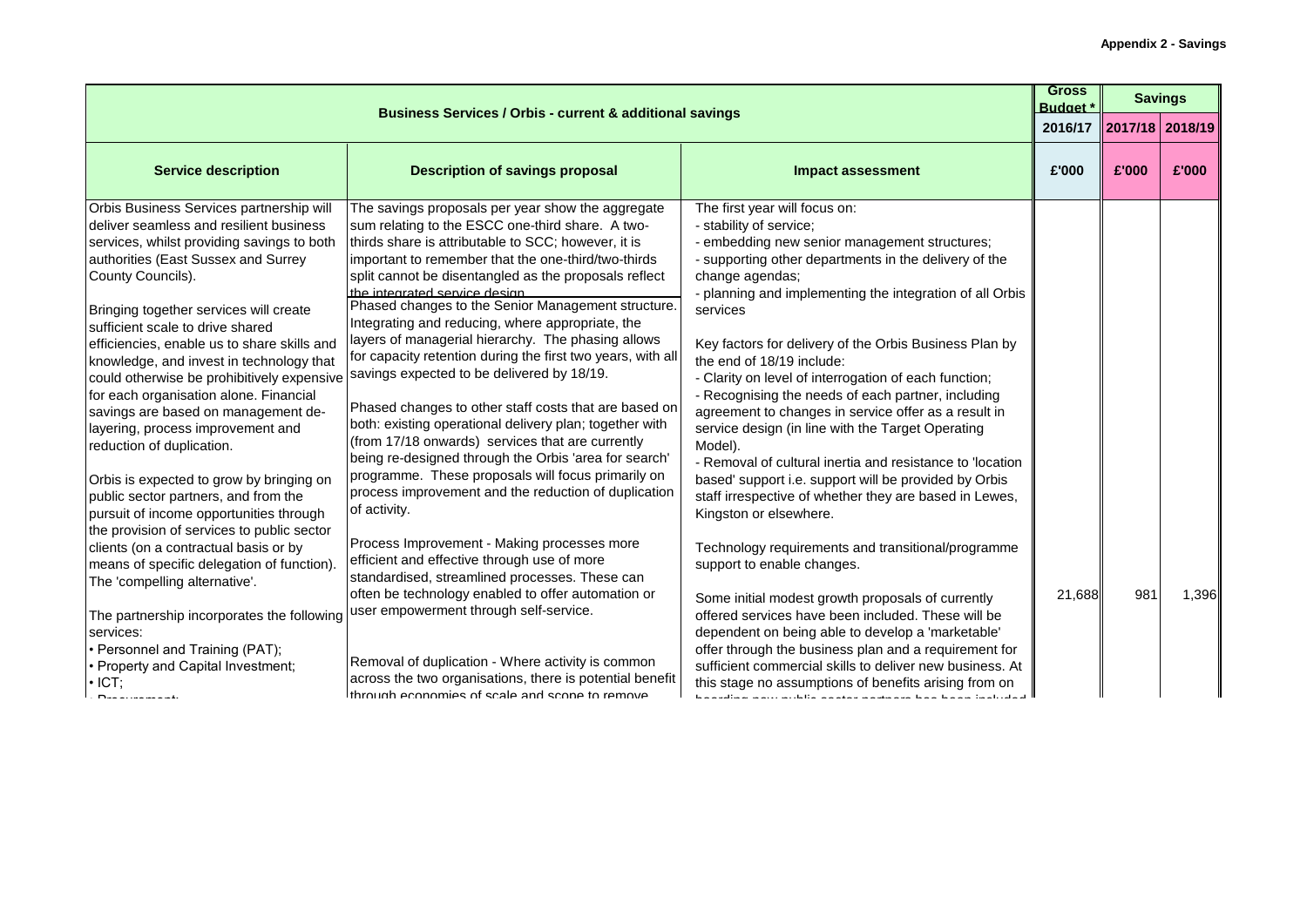| <b>Business Services / Orbis - current &amp; additional savings</b>                                                                                                                                                                                                                                                                                                          |                                                                                                                                                                                                                                                                                                                                                                                                                                                                                                                                 |                                                                                                                                                                                                                                                                                                                                                                                                                                                                                                                                                                                                                                                                                                                                                                                                        |       |                         | <b>Savings</b> |
|------------------------------------------------------------------------------------------------------------------------------------------------------------------------------------------------------------------------------------------------------------------------------------------------------------------------------------------------------------------------------|---------------------------------------------------------------------------------------------------------------------------------------------------------------------------------------------------------------------------------------------------------------------------------------------------------------------------------------------------------------------------------------------------------------------------------------------------------------------------------------------------------------------------------|--------------------------------------------------------------------------------------------------------------------------------------------------------------------------------------------------------------------------------------------------------------------------------------------------------------------------------------------------------------------------------------------------------------------------------------------------------------------------------------------------------------------------------------------------------------------------------------------------------------------------------------------------------------------------------------------------------------------------------------------------------------------------------------------------------|-------|-------------------------|----------------|
|                                                                                                                                                                                                                                                                                                                                                                              |                                                                                                                                                                                                                                                                                                                                                                                                                                                                                                                                 |                                                                                                                                                                                                                                                                                                                                                                                                                                                                                                                                                                                                                                                                                                                                                                                                        |       | 2016/17 2017/18 2018/19 |                |
| <b>Service description</b>                                                                                                                                                                                                                                                                                                                                                   | <b>Description of savings proposal</b>                                                                                                                                                                                                                                                                                                                                                                                                                                                                                          | <b>Impact assessment</b>                                                                                                                                                                                                                                                                                                                                                                                                                                                                                                                                                                                                                                                                                                                                                                               | £'000 | £'000                   | £'000          |
| <del>• Procurement:</del><br>Finance (including Internal Audit); and<br><b>Business Operations (Shared Services).</b><br>These services are fully described in the<br>Orbis Business Plan and are provided<br>from ESCC or SCC locations. There are<br>already degrees of integration of each of<br>these activities as Orbis has progressed<br>along the Partnership route. | duplicated effort.<br>Growth - an initial focus on offering specialist financial<br>and internal audit advice (including expanding current<br>offer e.g. to schools and other public sector<br>organisations) and Business Operations services.<br>Non-staff savings will focus on the ICT and Business<br>Operations areas.<br>The savings proposals are shown net of some<br>additional revenue costs arising out of the investment<br>need to improve IT capability to support the delivery of<br>integrated Orbis services. | boarding new public sector partners has been included.<br>Again, that will be a feature of the forward-looking<br>'compelling alternative' Orbis strategy.                                                                                                                                                                                                                                                                                                                                                                                                                                                                                                                                                                                                                                             |       |                         |                |
| <b>Orbis Savings</b>                                                                                                                                                                                                                                                                                                                                                         | Reconfiguration of services and reduction in staffing<br>for Procurement, Property and Business Operations.                                                                                                                                                                                                                                                                                                                                                                                                                     | Across Orbis, additional savings are expected to be<br>realised from the Procurement budget that will be part of<br>the wider restructure being undertaken in Autumn/Winter<br>2016/17 to allow for full year savings from April 2017, as<br>these savings will be considered as part of the wider<br>restructure/consultation there will be no addition<br>consultation required.<br>Additional savings will also be delivered from Business<br>Operations through staff reductions in areas to be<br>identified.<br>Within Property, there will also be a number of<br>capitalised work reduced and stopping specific level of<br>Asset feasibility work. As well as to reshape and reduce<br>Asset Teams. ESCC have stated 30% of the overall total<br>Orbis savings, in line with the current ACR. | 7,614 | 217                     |                |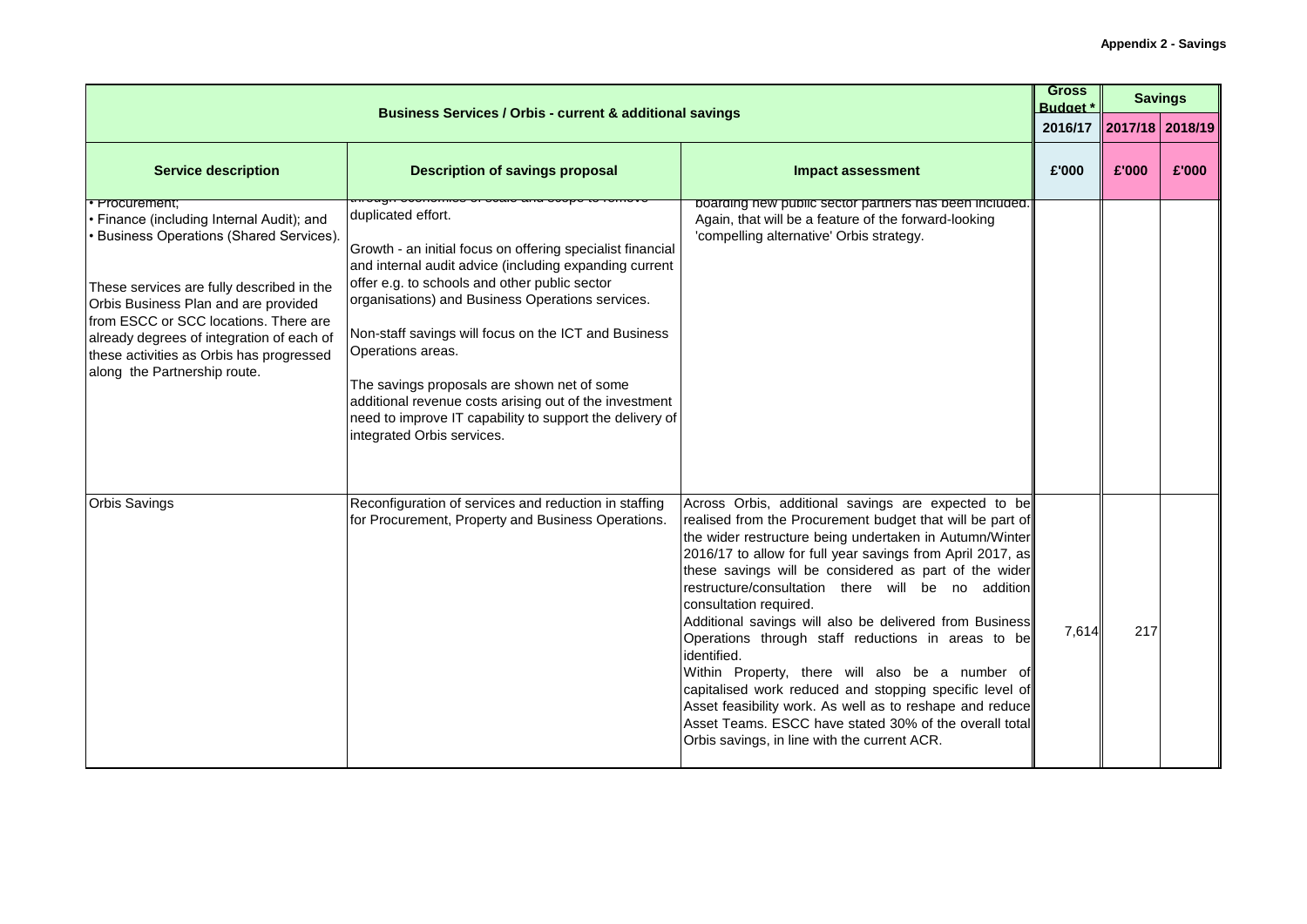|                                                                   | <b>Business Services / Orbis - current &amp; additional savings</b>                                                                                                                                                                            |                                        |                         |       |       |
|-------------------------------------------------------------------|------------------------------------------------------------------------------------------------------------------------------------------------------------------------------------------------------------------------------------------------|----------------------------------------|-------------------------|-------|-------|
|                                                                   |                                                                                                                                                                                                                                                |                                        | 2016/17 2017/18 2018/19 |       |       |
| <b>Service description</b>                                        | <b>Description of savings proposal</b>                                                                                                                                                                                                         | Impact assessment                      | £'000                   | £'000 | £'000 |
| <b>ICT Contracts (MOBO)</b>                                       | Review existing ICT contracts to assess opportunities  Potential reduction in service levels,<br>to reduce/share costs across the partnership. Specific<br>areas and impact to be identified but focus will be on<br>overlaps and duplication. |                                        | 5,895                   | 100   |       |
| Property - Cleaning and Courier services<br>(MOBO)                | Review existing contracts to assess opportunities to<br>reduce/share costs across the partnership.                                                                                                                                             | Potential reduction in service levels. | 2,318                   | 74    |       |
| Delivery of agile efficiencies by<br>centralising support budgets | Management of telephony, postage and printing<br>budgets.<br>Business Growth.                                                                                                                                                                  |                                        | 1,173                   | 100   |       |
|                                                                   |                                                                                                                                                                                                                                                |                                        |                         | 1,472 | 1,396 |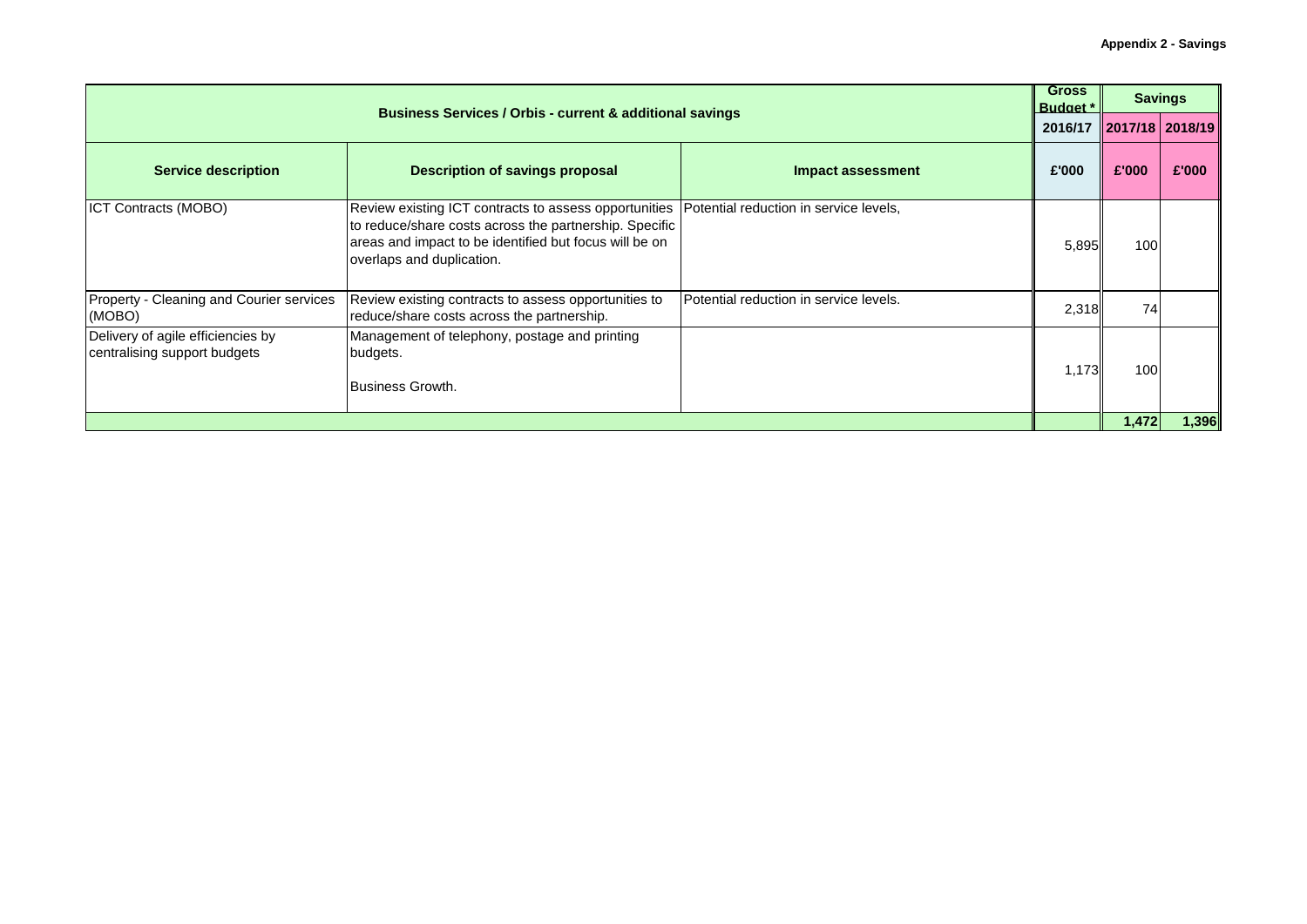|                            | <b>Children's Services - current &amp; additional savings</b>                                                                                                                                                                                                                                                                            |                                                                                                                                                                                                                                                                                                                                                                                                                                                                                                                                                                                                                                                                                                                                                                                                                                                                                                                                                                                                                                                                  | <b>Gross</b><br>budget * | <b>Net</b><br>budget * |       | <b>Savings</b> |
|----------------------------|------------------------------------------------------------------------------------------------------------------------------------------------------------------------------------------------------------------------------------------------------------------------------------------------------------------------------------------|------------------------------------------------------------------------------------------------------------------------------------------------------------------------------------------------------------------------------------------------------------------------------------------------------------------------------------------------------------------------------------------------------------------------------------------------------------------------------------------------------------------------------------------------------------------------------------------------------------------------------------------------------------------------------------------------------------------------------------------------------------------------------------------------------------------------------------------------------------------------------------------------------------------------------------------------------------------------------------------------------------------------------------------------------------------|--------------------------|------------------------|-------|----------------|
|                            |                                                                                                                                                                                                                                                                                                                                          |                                                                                                                                                                                                                                                                                                                                                                                                                                                                                                                                                                                                                                                                                                                                                                                                                                                                                                                                                                                                                                                                  | 2016/17                  | 2016/17 2017/18        |       | 2018/19        |
| <b>Service description</b> | <b>Description of</b><br>savings proposal                                                                                                                                                                                                                                                                                                | <b>Impact assessment</b>                                                                                                                                                                                                                                                                                                                                                                                                                                                                                                                                                                                                                                                                                                                                                                                                                                                                                                                                                                                                                                         | £'000                    | £'000                  | £'000 | £'000          |
| <b>Early Help</b>          | Withdraw from the<br>current County<br>Council funded<br>universal open<br>access/drop in activity<br>sessions at children's<br>centres; integration of<br>health visiting and<br>streamlining of<br>management; some<br>reduction in years 2<br>and 3 in targeted one<br>to one support for<br>vulnerable families<br>and young people. | Integration of health visiting, the Family Nurse<br>Partnership Programme and children's centres provides<br>the opportunity to look at how the national Healthy Child<br>Programme 0-5 can be provided locally in the most cost<br>effective way, but savings will mean the loss of some<br>posts and changes in the mix of posts of different kinds.<br>Open access activities are currently funded across the<br>county. Ending these activities will reduce opportunities<br>children's centres and to build supportive connections between local families,<br>promote positive parenting, support children to be ready<br>for school and identify those families with emerging<br>support needs e.g. low level mental health needs.<br>Reduced opportunities to identify families with emerging<br>support needs and reduced capacity for one to one<br>support may impact on demand reduction for social care.<br>The savings start in 16/17, but are being implemented<br>over the 3 years to 18/19, and with significant<br>management savings in 16/17. | 18,928                   | 15,519                 | 577   | 1,238          |
| Early Help 0-5             | Reduction and<br>reshaping of<br>management and<br>support functions.                                                                                                                                                                                                                                                                    | Staff consultation will be needed.                                                                                                                                                                                                                                                                                                                                                                                                                                                                                                                                                                                                                                                                                                                                                                                                                                                                                                                                                                                                                               | 18,928                   | 15,519                 | 407   |                |
| Early Help 5-19            | Income generation for<br>youth work activities.                                                                                                                                                                                                                                                                                          |                                                                                                                                                                                                                                                                                                                                                                                                                                                                                                                                                                                                                                                                                                                                                                                                                                                                                                                                                                                                                                                                  | 18,928                   | 15,519                 | 240   |                |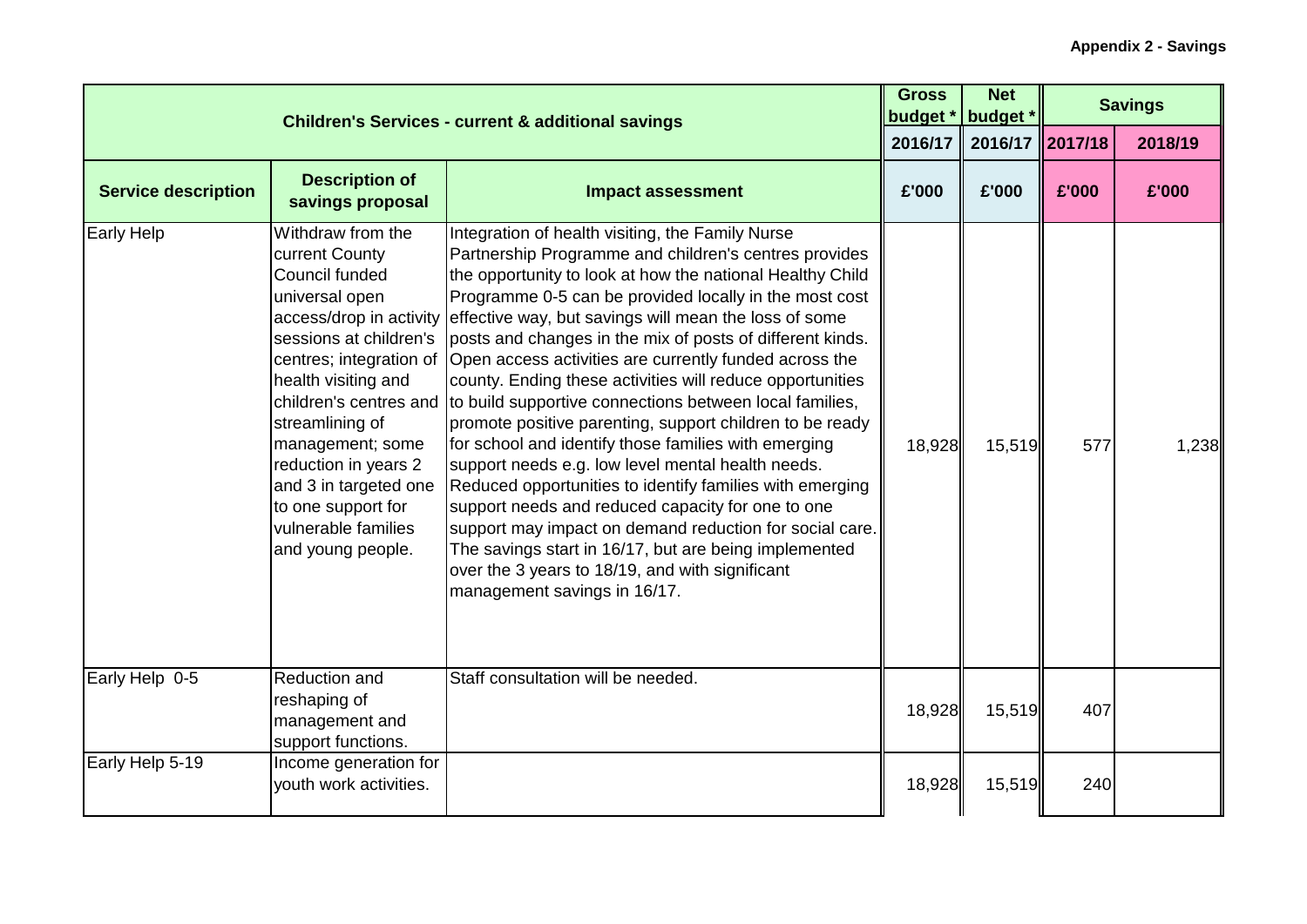|                                                                                                                                                  | <b>Children's Services - current &amp; additional savings</b>                                                                                                                                                                                                                                                                                                                                                                                                                                                                                  |                                                                                                                                                                                                                                                                                                                                                                                                                                                                                                                                                                                                                                                                                                                                                                                                                                                                                                                                                                                | <b>Gross</b><br>budget * | <b>Net</b><br>budget <sup>*</sup> |       | <b>Savings</b> |
|--------------------------------------------------------------------------------------------------------------------------------------------------|------------------------------------------------------------------------------------------------------------------------------------------------------------------------------------------------------------------------------------------------------------------------------------------------------------------------------------------------------------------------------------------------------------------------------------------------------------------------------------------------------------------------------------------------|--------------------------------------------------------------------------------------------------------------------------------------------------------------------------------------------------------------------------------------------------------------------------------------------------------------------------------------------------------------------------------------------------------------------------------------------------------------------------------------------------------------------------------------------------------------------------------------------------------------------------------------------------------------------------------------------------------------------------------------------------------------------------------------------------------------------------------------------------------------------------------------------------------------------------------------------------------------------------------|--------------------------|-----------------------------------|-------|----------------|
|                                                                                                                                                  |                                                                                                                                                                                                                                                                                                                                                                                                                                                                                                                                                |                                                                                                                                                                                                                                                                                                                                                                                                                                                                                                                                                                                                                                                                                                                                                                                                                                                                                                                                                                                | 2016/17                  | 2016/17 2017/18                   |       | 2018/19        |
| <b>Service description</b>                                                                                                                       | <b>Description of</b><br>savings proposal                                                                                                                                                                                                                                                                                                                                                                                                                                                                                                      | <b>Impact assessment</b>                                                                                                                                                                                                                                                                                                                                                                                                                                                                                                                                                                                                                                                                                                                                                                                                                                                                                                                                                       | £'000                    | £'000                             | £'000 | £'000          |
| Children's Support<br>Services (including<br>Music, Watersports,<br>Duke of Edinburgh<br>(DofE) scheme and<br>Safeguarding quality<br>assurance) | Reduction of<br>management and<br>administrative posts,<br>more Agile working,<br>reducing support to<br>operational managers<br>self-serve. Enhancing<br>digital offer and<br>encouraging channel<br>shift to reduce<br>demand from the<br>public and internal<br>staff, reduction in<br>training budget and<br>income generation.<br>Reviewing policies.<br>Reduction in<br>Safeguarding staffing<br>based on on-going<br>forecasted trend of<br>reductions in Looked<br>After Children (LAC)<br>and Child Protection<br>(CP) plans. Greater | Review of Admissions policies may change the historical<br>catchment areas for some schools but will also help to<br>ensure efficient processing and policies should be<br>clearer for parents.<br>Reduction in support services and more self service has<br>the potential to impact on operational management<br>requiring managers to capacity and increase pressures on some managers and<br>staff.<br>Reduced opportunities for young people from low<br>income families to learn a musical instrument. It is hoped<br>that this can be mitigated by persuading schools to use<br>pupil premium to part-fund music lessons.<br>This is dependent on achieving the reductions in LAC<br>and CP as the capacity of staffing is dependent on the<br>number of meetings required. These changes will reduce<br>our ability to reduce caseloads in line with recommended<br>national levels for Independent Reviewing Officers<br>(IROs) and could lead to poor case planning. | 7,698                    | 3,593                             | 262   | 342            |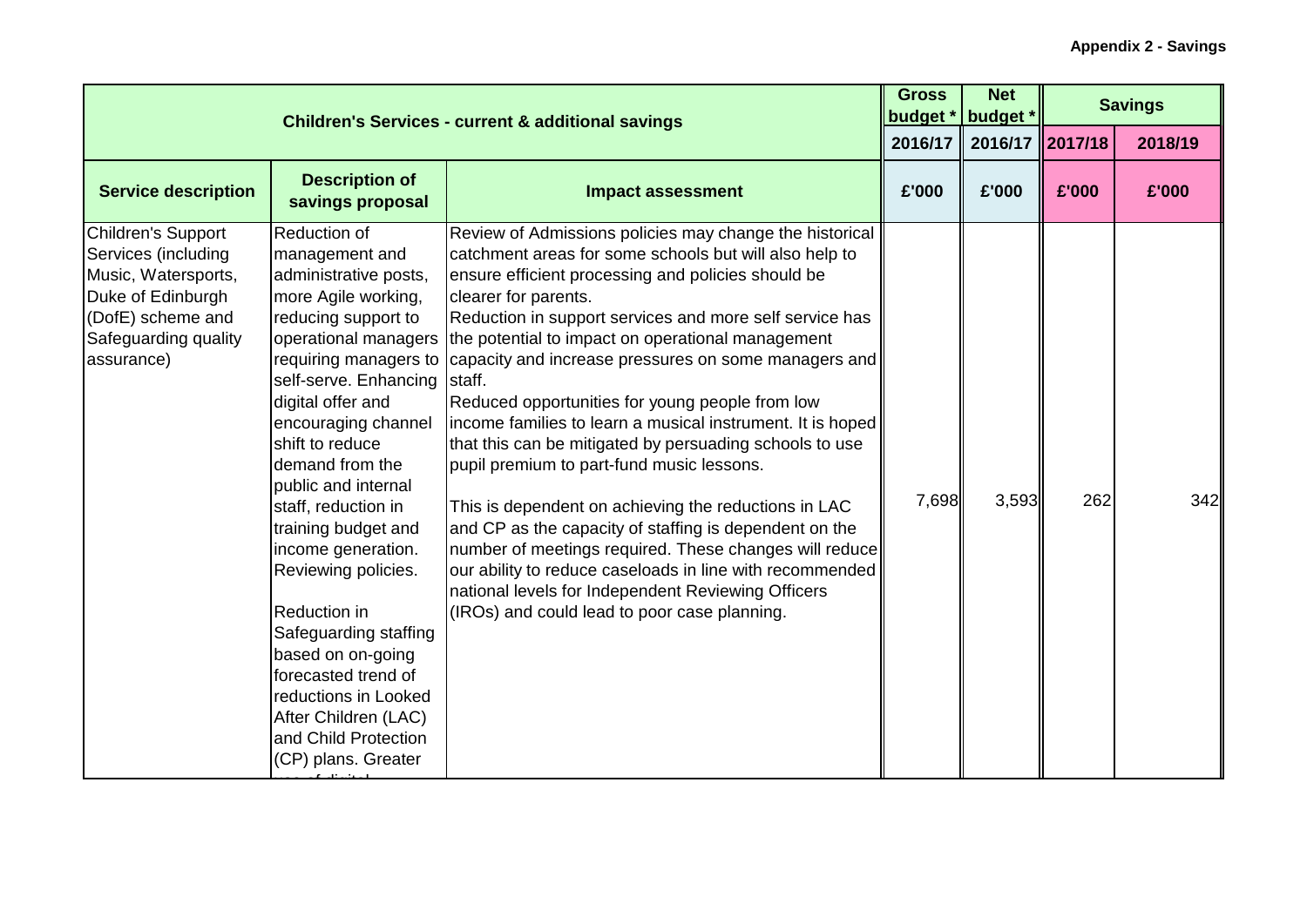|                             | <b>Children's Services - current &amp; additional savings</b>                                                                                            |                                                                                                                                                                                                                                                                                                                                                                                                                                                                                                                                                                   |         | <b>Net</b><br>budget *                  | <b>Savings</b> |            |
|-----------------------------|----------------------------------------------------------------------------------------------------------------------------------------------------------|-------------------------------------------------------------------------------------------------------------------------------------------------------------------------------------------------------------------------------------------------------------------------------------------------------------------------------------------------------------------------------------------------------------------------------------------------------------------------------------------------------------------------------------------------------------------|---------|-----------------------------------------|----------------|------------|
|                             |                                                                                                                                                          |                                                                                                                                                                                                                                                                                                                                                                                                                                                                                                                                                                   | 2016/17 | $\parallel$ 2016/17 $\parallel$ 2017/18 |                | 2018/19    |
| <b>Service description</b>  | <b>Description of</b><br>savings proposal                                                                                                                | <b>Impact assessment</b>                                                                                                                                                                                                                                                                                                                                                                                                                                                                                                                                          | £'000   | £'000                                   | £'000          | £'000      |
| <b>Music Service</b>        | Management<br>restructure, fee<br>remission and review<br>of terms and<br>conditions of music<br>teachers.                                               | Staff consultation will be needed.                                                                                                                                                                                                                                                                                                                                                                                                                                                                                                                                | 2,544   |                                         | 82             | 68         |
| Home to School<br>Transport | Review of post 16<br>and HTST policy,<br>regular review of<br>transport<br>arrangements at pupil<br>level to ensure most<br>cost effective<br>provision. | Regular reviews of transport provision at pupil level to<br>discretionary transport ensure it is the most cost effective option may result in<br>changes in the way children are transported in the year<br>and longer journey times. Reduction in the number of<br>pupils with less complex SEND who will receive travel<br>assistance to get to college and the cessation of post 16<br>transport assistance for low income families. This is likely<br>to increase the number of NEETs and could impact on<br>the viability of some colleges and some courses. | 11,708  | 11,221                                  | 488            | 566        |
| Home to School<br>Transport | Review of unsafe<br>routes                                                                                                                               | Review of unsafe routes could impact more on pupils in<br>rural areas with a greater expectation on parents to<br>accompany children to school or nearest bus stop.<br>Savings TBC subject to further work which is currently in<br>progress in CET.                                                                                                                                                                                                                                                                                                              |         |                                         | <b>TBC</b>     | <b>TBC</b> |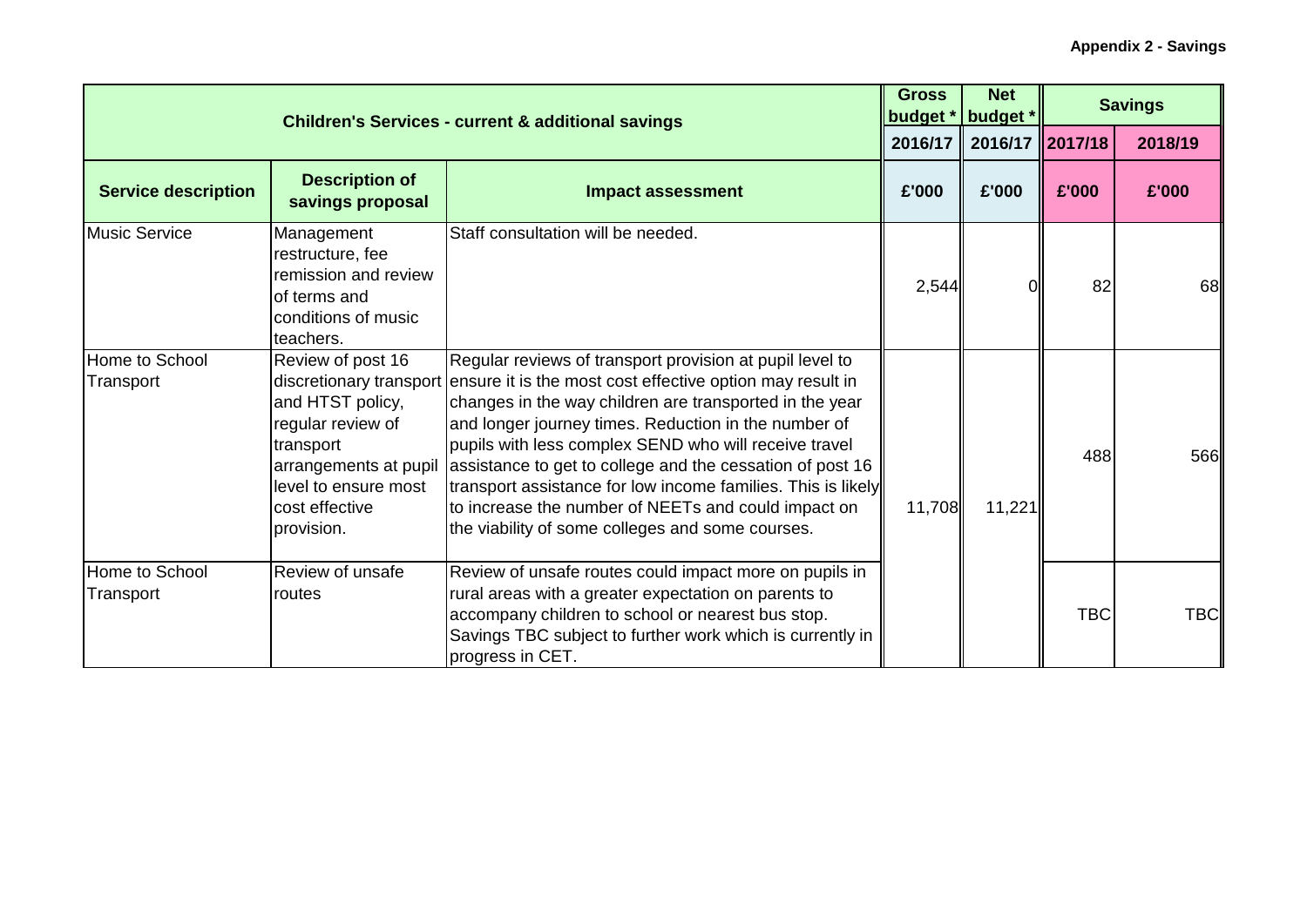|                            | <b>Children's Services - current &amp; additional savings</b>                                                              |                                                                                                                                                                                                                                                                                                                                                                                                                                                                                                                                                                                                                       |         |                 |       | <b>Savings</b> |
|----------------------------|----------------------------------------------------------------------------------------------------------------------------|-----------------------------------------------------------------------------------------------------------------------------------------------------------------------------------------------------------------------------------------------------------------------------------------------------------------------------------------------------------------------------------------------------------------------------------------------------------------------------------------------------------------------------------------------------------------------------------------------------------------------|---------|-----------------|-------|----------------|
|                            |                                                                                                                            |                                                                                                                                                                                                                                                                                                                                                                                                                                                                                                                                                                                                                       | 2016/17 | 2016/17 2017/18 |       | 2018/19        |
| <b>Service description</b> | <b>Description of</b><br>savings proposal                                                                                  | <b>Impact assessment</b>                                                                                                                                                                                                                                                                                                                                                                                                                                                                                                                                                                                              | £'000   | £'000           | £'000 | £'000          |
| <b>Locality Services</b>   | Reconfiguration of<br>services and<br>both practitioner and<br>management levels<br>and in ongoing<br>support to families. | We will be reconfiguring services to provide social work<br>expertise on the most complex families by effective joint<br>reduction in staffing at working with the Police through the new Multi-Agency<br>Service Hubs (MASH) arrangement and effective Early<br>Help hub that will redirect families that do not need social<br>work involvement. Reduction in numbers of families who<br>will be assessed and supported by social work teams<br>with early help staff working with families with even more<br>complex needs.<br>The savings start in 16/17, but are being implemented<br>over the 3 years to 18/19. | 12,298  | 11,269          | 305   | 85             |
| <b>Troubled Families</b>   | <b>Revised Troubled</b><br>Families strategy to<br>increase Payment by<br>Results (PbR) rates.                             | PbR is subject to auditing by DCLG and goal posts often<br>change each year.                                                                                                                                                                                                                                                                                                                                                                                                                                                                                                                                          | 1,081   |                 | 122   |                |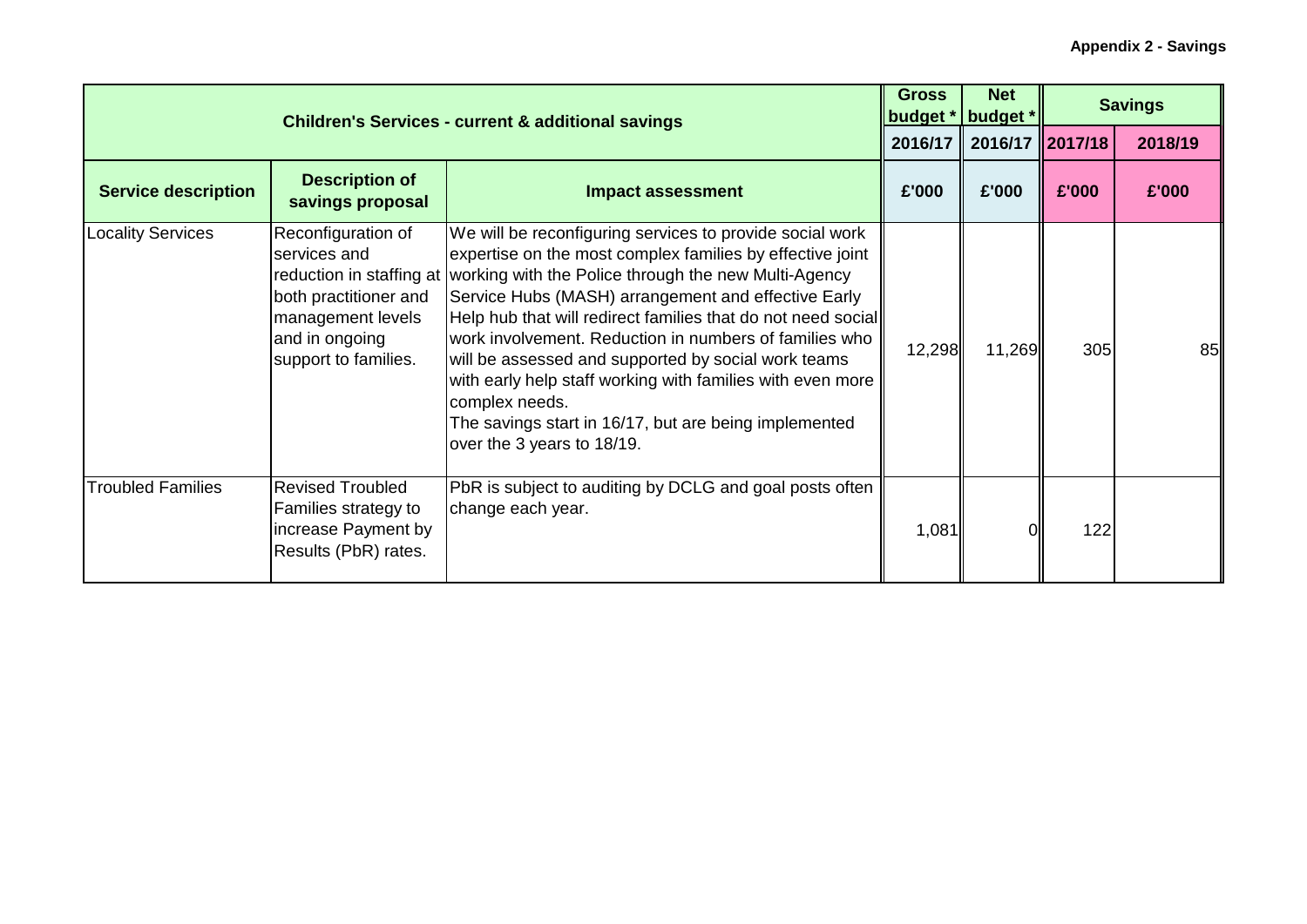|                            | <b>Children's Services - current &amp; additional savings</b> |                                                                                                                                                                                                                                                                                                                                                                                                                                                                                                                                                                                          |       |                         |       | <b>Savings</b> |
|----------------------------|---------------------------------------------------------------|------------------------------------------------------------------------------------------------------------------------------------------------------------------------------------------------------------------------------------------------------------------------------------------------------------------------------------------------------------------------------------------------------------------------------------------------------------------------------------------------------------------------------------------------------------------------------------------|-------|-------------------------|-------|----------------|
|                            |                                                               |                                                                                                                                                                                                                                                                                                                                                                                                                                                                                                                                                                                          |       | 2016/17 2016/17 2017/18 |       | 2018/19        |
| <b>Service description</b> | <b>Description of</b><br>savings proposal                     | <b>Impact assessment</b>                                                                                                                                                                                                                                                                                                                                                                                                                                                                                                                                                                 | £'000 | £'000                   | £'000 | £'000          |
| <b>Specialist Services</b> | Reduction in staffing<br>alongside income<br>generation       | Reduction in capacity to undertake specialist<br>assessment and support which could result in a higher<br>number of court ordered external assessments.<br>Reduction could be mitigated by income generation from<br>other funding streams and by accreditation by the Legal<br>Aid Board so that assessment costs can be shared with<br>other parties in legal proceedings.<br>These plans may need to be reconsidered in light of<br>future savings plans for Drugs and Alcohol Team<br>(DAAT).<br>The savings start in 16/17, but are being implemented<br>over the 3 years to 18/19. | 4,890 | 2,103                   | 275   | ΩI             |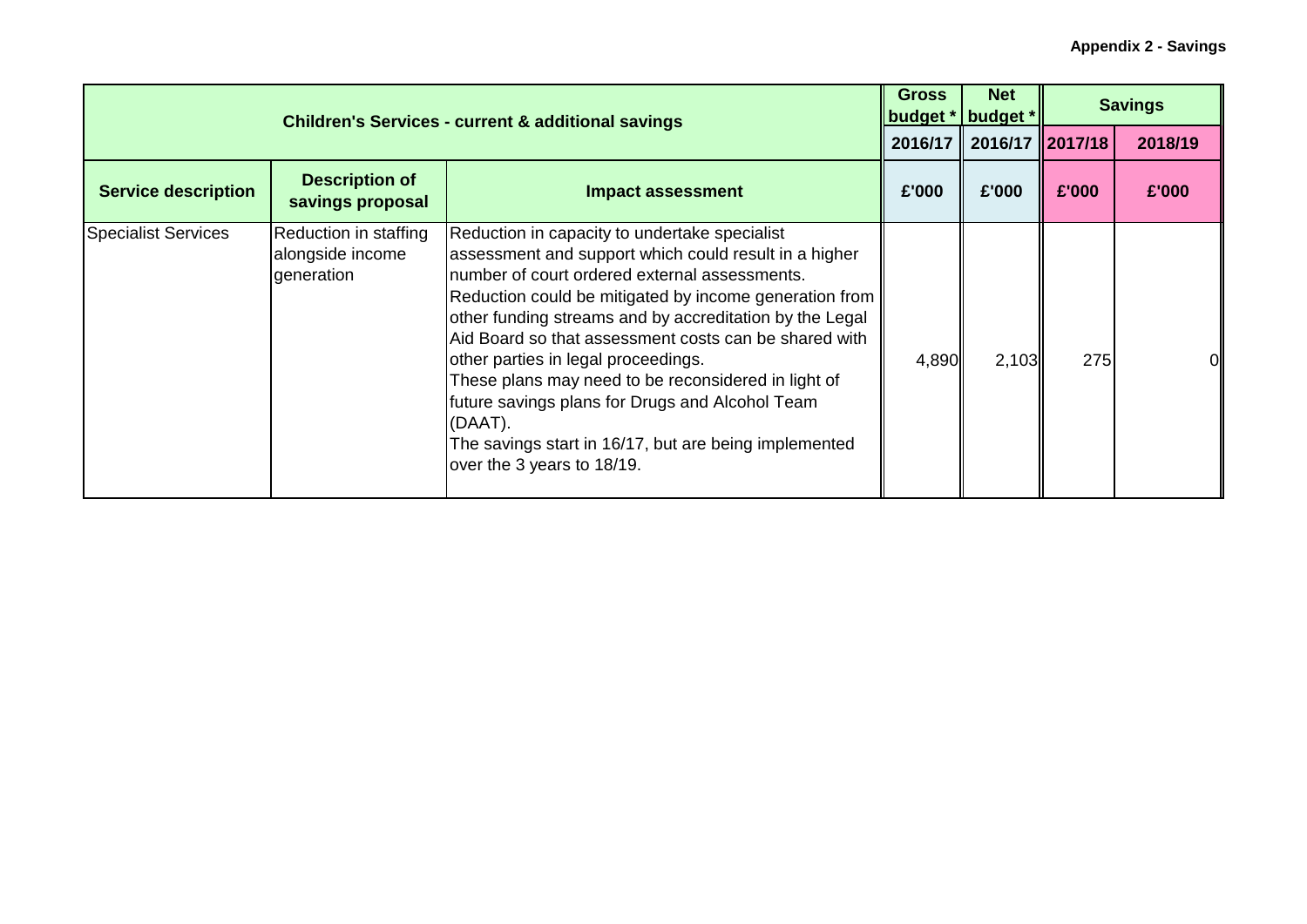|                                | <b>Children's Services - current &amp; additional savings</b>                                                                                                           |                                                                                                                                                                                                                                                                                                                                                                                                                                                                                                                                                                                                                                                                                                                                                                                                                                                                                                                                                                         |        | <b>Net</b><br>budget *<br>budget * |       | <b>Savings</b> |
|--------------------------------|-------------------------------------------------------------------------------------------------------------------------------------------------------------------------|-------------------------------------------------------------------------------------------------------------------------------------------------------------------------------------------------------------------------------------------------------------------------------------------------------------------------------------------------------------------------------------------------------------------------------------------------------------------------------------------------------------------------------------------------------------------------------------------------------------------------------------------------------------------------------------------------------------------------------------------------------------------------------------------------------------------------------------------------------------------------------------------------------------------------------------------------------------------------|--------|------------------------------------|-------|----------------|
|                                |                                                                                                                                                                         |                                                                                                                                                                                                                                                                                                                                                                                                                                                                                                                                                                                                                                                                                                                                                                                                                                                                                                                                                                         |        | $\  2016/17 \  2017/18$            |       | 2018/19        |
| <b>Service description</b>     | <b>Description of</b><br>savings proposal                                                                                                                               | <b>Impact assessment</b>                                                                                                                                                                                                                                                                                                                                                                                                                                                                                                                                                                                                                                                                                                                                                                                                                                                                                                                                                | £'000  | £'000                              | £'000 | £'000          |
| Looked after Children<br>(LAC) | Reduction in LAC<br>numbers and a<br>continued focus on<br>keeping children in<br>house placements.<br>Reduction in staffing<br>levels (including<br>adoption services) | LAC modelling is showing decreasing numbers and<br>costs for LAC. Keeping children in in-house provision<br>rather than agency does result in more placement moves<br>for children because effective matching is more limited,<br>more cost effective in- children may have to wait longer and sibling groups may<br>be split. Also, reduction in staffing levels will mean<br>reduced support for complex LAC in vulnerable in house<br>foster placements, and young people at risk of being<br>involved in Child Sexual Exploitation remaining at home.<br>Reducing adoption services specifically follows a<br>reduction in govt grant but also acknowledges<br>decreasing numbers of children coming through for<br>adoption. This may affect the capacity to recruit and<br>approve adopters and provide support for adoptive<br>placements leading to adoption disruption.<br>The savings start in 16/17, but are being implemented<br>over the 3 years to 18/19. | 25,106 | 21,712                             | 773   | 952            |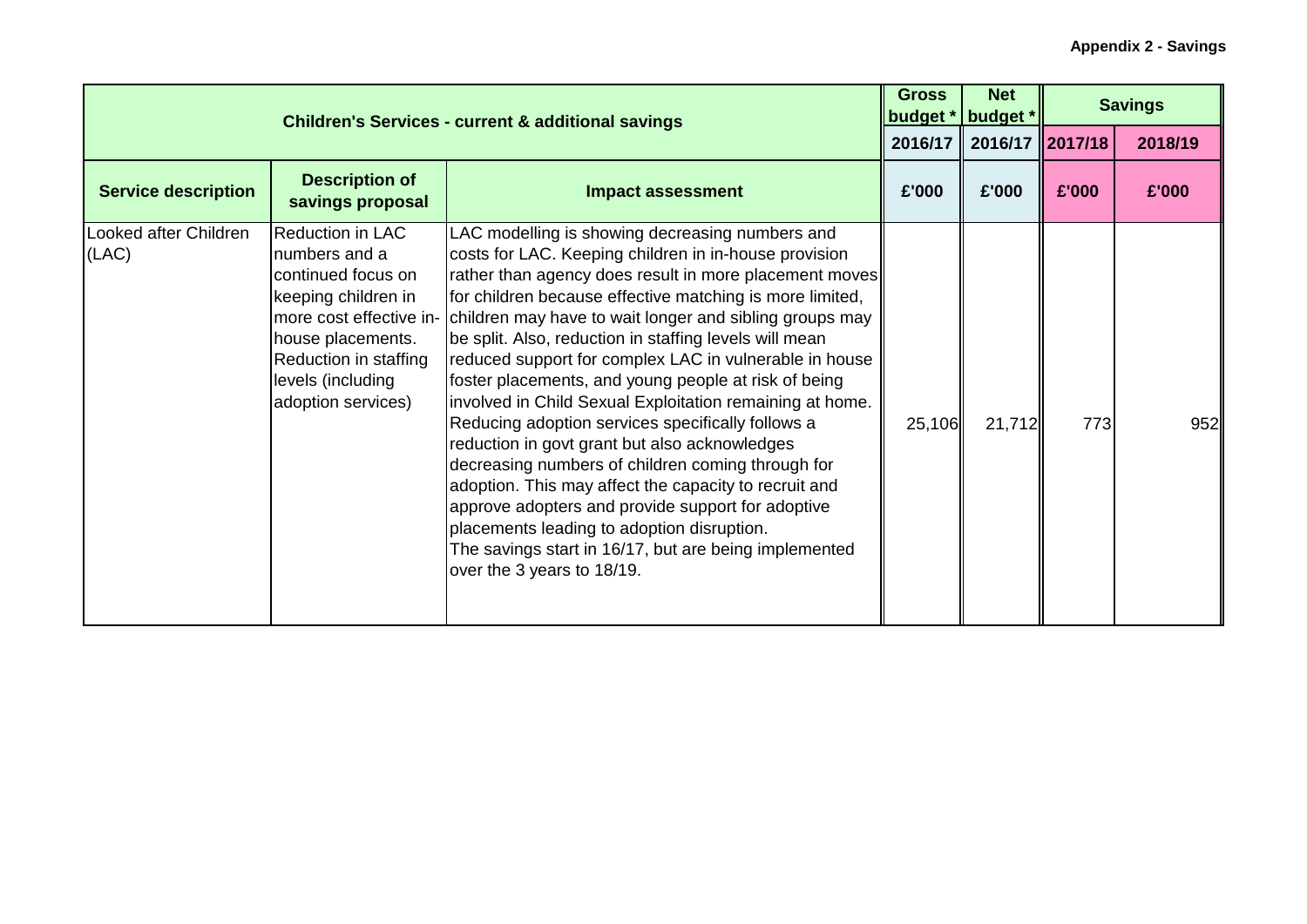|                                                           |                                                                                               | <b>Gross</b><br>budget *<br><b>Children's Services - current &amp; additional savings</b>                                                                                                                                                                                                                                                                                                                                                                                                                                                                                                                                                                                                                                                                                                                                                                                                 |         | <b>Net</b><br>budget * |       | <b>Savings</b> |
|-----------------------------------------------------------|-----------------------------------------------------------------------------------------------|-------------------------------------------------------------------------------------------------------------------------------------------------------------------------------------------------------------------------------------------------------------------------------------------------------------------------------------------------------------------------------------------------------------------------------------------------------------------------------------------------------------------------------------------------------------------------------------------------------------------------------------------------------------------------------------------------------------------------------------------------------------------------------------------------------------------------------------------------------------------------------------------|---------|------------------------|-------|----------------|
|                                                           |                                                                                               |                                                                                                                                                                                                                                                                                                                                                                                                                                                                                                                                                                                                                                                                                                                                                                                                                                                                                           | 2016/17 | 2016/17 2017/18        |       | 2018/19        |
| <b>Service description</b>                                | <b>Description of</b><br>savings proposal                                                     | <b>Impact assessment</b>                                                                                                                                                                                                                                                                                                                                                                                                                                                                                                                                                                                                                                                                                                                                                                                                                                                                  | £'000   | £'000                  | £'000 | £'000          |
| Youth Offending Team<br>(YOT)                             | posts in the YOT                                                                              | Reduction in specialist Reconfiguration of services for young people along a<br>'health hub' model will mitigate some of these reductions.<br>Will reduce the YOT offer to parents to support their<br>young people to stop offending, as well as the ability to<br>reintegrate offenders into education, provide health and<br>lower level mental health support.<br>Achieving these savings will be even more challenging in<br>the light of recently reduced in year grant funding of 10%<br>(£50.6k) from the Youth Justice Board (YJB) and<br>ongoing pressure on the Remand budget (currently<br>£50k)                                                                                                                                                                                                                                                                              | 1,675   | 539                    | 27    | 12             |
| Standards and<br>Learning Effectiveness<br>Service (SLES) | posts and staff<br>numbers, increase in<br>traded activity and<br>school to school<br>support | Reduction in specialist Reduction in SLES school improvement provision will<br>reduce capacity to increase the proportion of good and<br>outstanding schools that will provide capacity for school<br>to school improvement support and limit the<br>effectiveness of the LAs monitoring of the performance<br>of all schools. This will impact negatively on pupil<br>outcomes, increase the number of underperforming<br>schools and schools in Ofsted categories of concern.<br>Reduction in the statutory provision of Information,<br>Advice and Guidance (IAG) to vulnerable young people<br>will take the current provision below minimum standards.<br>We will mitigate the impact through the use of online<br>mechanisms for delivering information, advice and<br>guidance to young people. However the impact of limited<br>face to face support and tracking will reduce the | 25,650  | 2,985                  | 100   | 260            |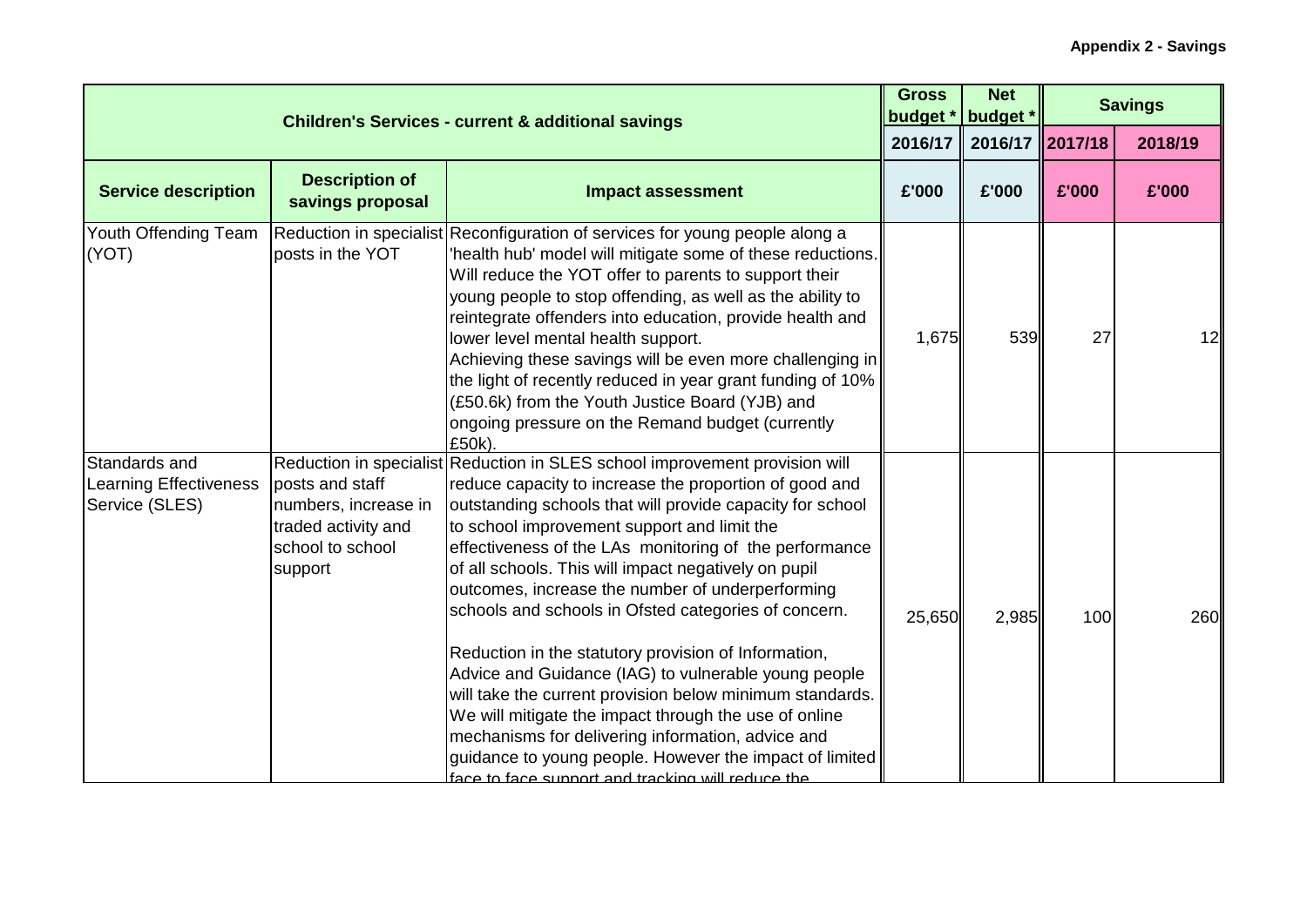|                                                                        | <b>Children's Services - current &amp; additional savings</b>                                                  |                                                                                                                                                                                                                                                                                                                                                                                                                                                                                                                                                                                                                                                                                                                                                                                                                                                                                                                                                                                                                                                                                          |         |                 |       | <b>Savings</b> |
|------------------------------------------------------------------------|----------------------------------------------------------------------------------------------------------------|------------------------------------------------------------------------------------------------------------------------------------------------------------------------------------------------------------------------------------------------------------------------------------------------------------------------------------------------------------------------------------------------------------------------------------------------------------------------------------------------------------------------------------------------------------------------------------------------------------------------------------------------------------------------------------------------------------------------------------------------------------------------------------------------------------------------------------------------------------------------------------------------------------------------------------------------------------------------------------------------------------------------------------------------------------------------------------------|---------|-----------------|-------|----------------|
|                                                                        |                                                                                                                |                                                                                                                                                                                                                                                                                                                                                                                                                                                                                                                                                                                                                                                                                                                                                                                                                                                                                                                                                                                                                                                                                          | 2016/17 | 2016/17 2017/18 |       | 2018/19        |
| <b>Service description</b>                                             | <b>Description of</b><br>savings proposal                                                                      | <b>Impact assessment</b>                                                                                                                                                                                                                                                                                                                                                                                                                                                                                                                                                                                                                                                                                                                                                                                                                                                                                                                                                                                                                                                                 | £'000   | £'000           | £'000 | £'000          |
| Inclusion, Special<br><b>Education Needs and</b><br>Disability (ISEND) | <b>Reduction in staff</b><br>posts, reduced<br>placement costs and<br>service redesign in<br>Year <sub>3</sub> | <b>Education Support, Behaviour and Attendance Service</b><br>(ESBAS) will work to mitigate the impact on schools by<br>extending the LA offer of traded work. Reduction in the<br>provision of support to schools for improving behaviour<br>and attendance and in early intervention for pupils facing<br>barriers to engagement. Not all of this work is statutory<br>but is key to managing the demand for expensive,<br>statutory and more costly intervention.<br>Reduction in the Short Term Agency Budget and Short<br>Breaks provision will result in additional pressures on<br>families.<br>Reduction in ISEND assessment and planning will lead<br>to delays in provision beyond statutory timescales. We<br>would mitigate this by working to reduce the number of<br>statutory assessments and plans, through building<br>capacity in schools and colleges to support more young<br>people with school/college based plans.<br>The most significant savings have been delayed to Years<br>2 and 3 in the context of pressures and demands from<br>the current SEN reforms. | 45,005  | 10,102          | 332   | 848            |
| <b>ISEND</b>                                                           | Review of respite<br>care.                                                                                     | To be determined as part of the review.                                                                                                                                                                                                                                                                                                                                                                                                                                                                                                                                                                                                                                                                                                                                                                                                                                                                                                                                                                                                                                                  | 45,005  | 10,102          | 125   | (50)           |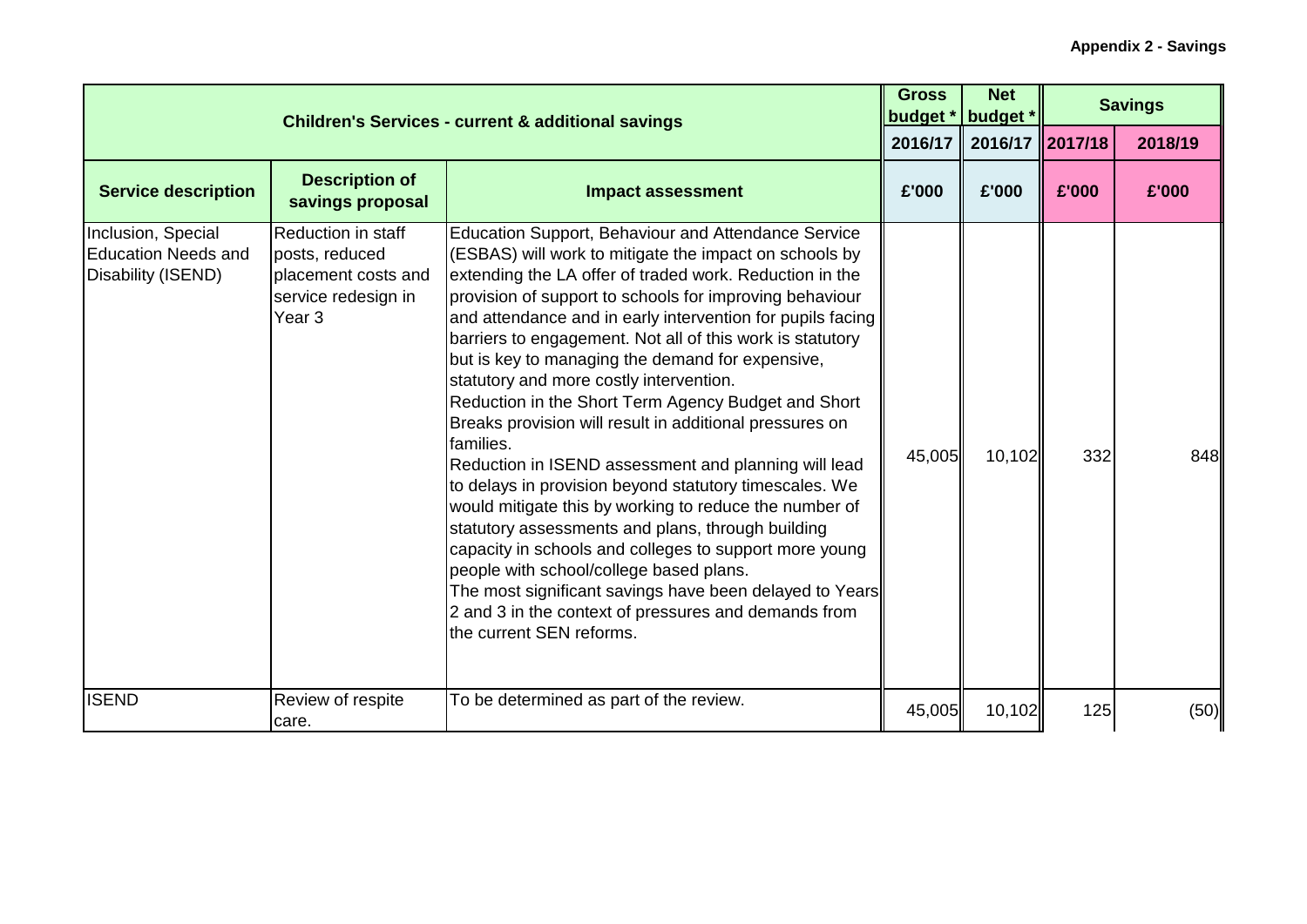|                                                                                                                 |                                                                                                                                                          | <b>Children's Services - current &amp; additional savings</b>                                                                               | <b>Gross</b><br>budget * | <b>Net</b><br>budget * |       | <b>Savings</b> |
|-----------------------------------------------------------------------------------------------------------------|----------------------------------------------------------------------------------------------------------------------------------------------------------|---------------------------------------------------------------------------------------------------------------------------------------------|--------------------------|------------------------|-------|----------------|
|                                                                                                                 |                                                                                                                                                          |                                                                                                                                             | 2016/17                  | 2016/17 2017/18        |       | 2018/19        |
| <b>Service description</b>                                                                                      | <b>Description of</b><br>savings proposal                                                                                                                | <b>Impact assessment</b>                                                                                                                    | £'000                    | £'000                  | £'000 | £'000          |
| Children's Support<br>Services (including<br>Music, Watersports,<br>DofE and Safeguarding<br>quality assurance) | Reduction in support<br>staff, training,<br>participation and<br>engagement of young<br>people, equalities and<br>cease co-ordination of<br>DofE scheme. | Staff consultation will be needed.<br>Consultation with Youth Cabinet will be needed.<br>Consultation with DofE and schools will be needed. | 7,698                    | 3,593                  | 250   | 96             |
| <b>AII CSD</b>                                                                                                  | Bring forward existing<br>MTFP savings.                                                                                                                  |                                                                                                                                             | 152,815                  | 64,604                 | 135   | (211)          |
| <b>AII CSD</b>                                                                                                  | Use of grant including<br><b>Dedicated Schools</b><br>Grant (DSG).                                                                                       |                                                                                                                                             | 152,815                  | 64,604                 | 50    |                |
| All CSD                                                                                                         | Interblock transfer.                                                                                                                                     | Requires discussion with Schools Forum (Jan 17).                                                                                            | 152,815                  | 64,604                 | 4,000 |                |
| All CSD                                                                                                         | Further vacancy<br>control, reducing<br>travel and other non<br>staffing costs.                                                                          |                                                                                                                                             | 152,815                  | 64,604                 | 1,407 |                |
|                                                                                                                 |                                                                                                                                                          |                                                                                                                                             |                          |                        | 9,957 | 4,206          |

The CSD savings include the mitigation of current pressures as detailed at 4.7 of the report. The summary below provides further analysis:-

**£m**

Total 17/18 savings as above 10.0

Of which, to mitigate CSD pressures (per 4.7): temporary (0.8)

permanen (0.6)

interblock (4.0)

**Total other 17/18 CSD savings 4.6**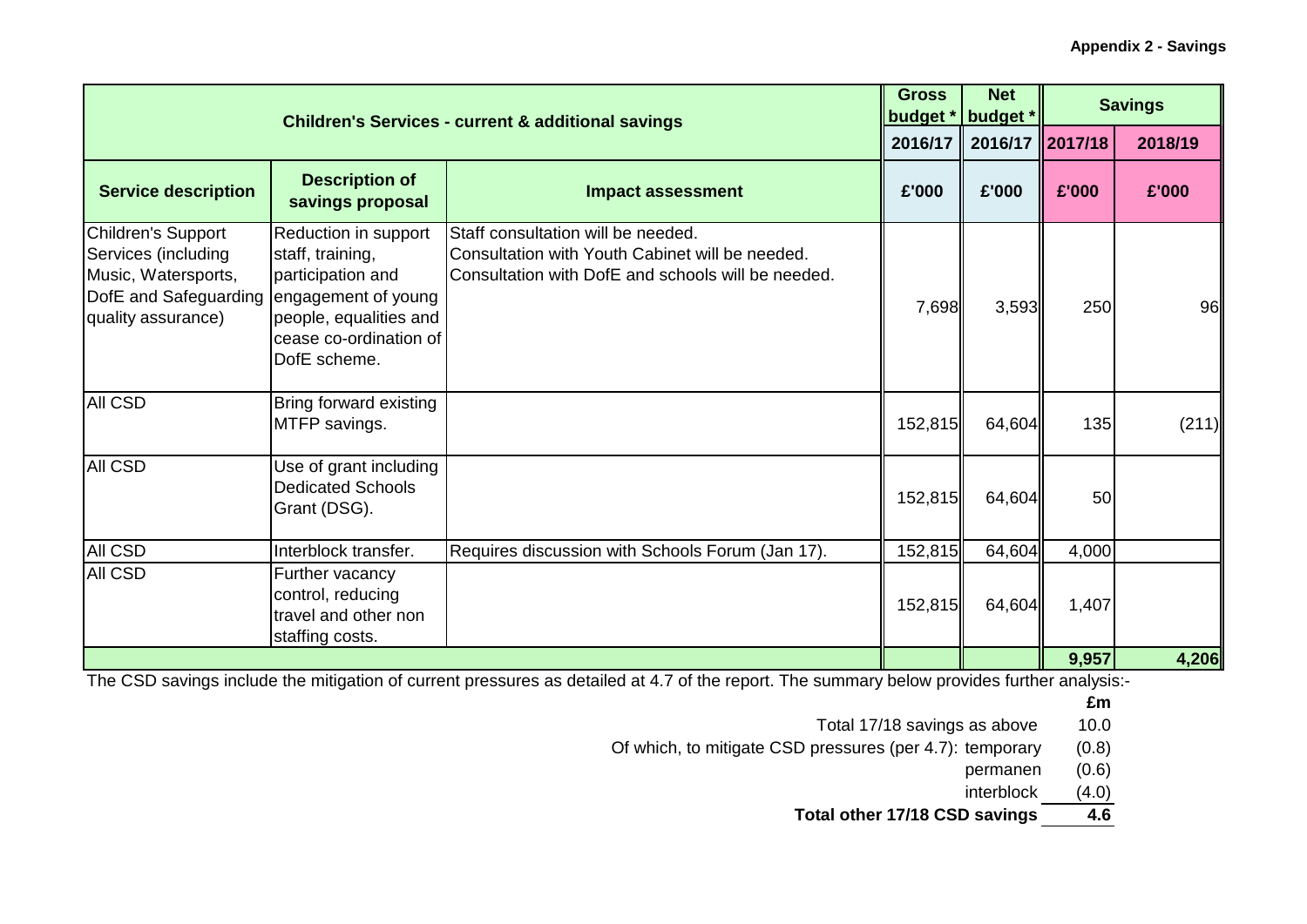|                                  | <b>Communities, Economy &amp; Transport - current &amp; additional savings</b>                                                                                                       |                                                                                                                                                                                                                                                                                                                                                                                                                                                                                                                                                                                                                                                                                                                                                                    | <b>Gross budget *</b> |       | <b>Savings</b>  |
|----------------------------------|--------------------------------------------------------------------------------------------------------------------------------------------------------------------------------------|--------------------------------------------------------------------------------------------------------------------------------------------------------------------------------------------------------------------------------------------------------------------------------------------------------------------------------------------------------------------------------------------------------------------------------------------------------------------------------------------------------------------------------------------------------------------------------------------------------------------------------------------------------------------------------------------------------------------------------------------------------------------|-----------------------|-------|-----------------|
|                                  |                                                                                                                                                                                      |                                                                                                                                                                                                                                                                                                                                                                                                                                                                                                                                                                                                                                                                                                                                                                    | 2016/17               |       | 2017/18 2018/19 |
| <b>Service</b><br>description    | <b>Description of savings</b><br>proposal                                                                                                                                            | <b>Impact assessment</b>                                                                                                                                                                                                                                                                                                                                                                                                                                                                                                                                                                                                                                                                                                                                           | £'000                 | £'000 | £'000           |
|                                  | <b>Operations and Contract Management</b>                                                                                                                                            |                                                                                                                                                                                                                                                                                                                                                                                                                                                                                                                                                                                                                                                                                                                                                                    |                       |       |                 |
| <b>Waste Operations</b>          | Leachate Disposal                                                                                                                                                                    | More efficient and environmentally sustainable<br>management of closed landfill sites.                                                                                                                                                                                                                                                                                                                                                                                                                                                                                                                                                                                                                                                                             | 672                   | 85    |                 |
| <b>Waste Disposal</b>            | Change to the<br>management of the<br>Corporate Waste<br>Reserve; efficiency<br>improvements, with<br>partners, of the service;<br>and maximising income<br>generation opportunities | The proposed change to the management of the<br>Waste Reserve includes a different approach to<br>managing risk. Moving to a different approach over a<br>four year period reduces the risk provision from around<br>£30m to £13m. If risks occur and have a permanent<br>effect on the revenue budget, there would need to be a<br>matching increase to the base budget, however the<br>proposed approach means that funding could be found<br>if and when required, rather than kept in reserve to a<br>greater extent than appropriate for the medium term.<br>Impacts of efficiency improvements will vary and,<br>where appropriate, the relevant consultation and<br>Member approval will be sought, with the detail of the<br>impact defined at this stage. | 28,680                | 25    |                 |
| <b>Waste Disposal</b><br>Service | <b>Review of Current</b><br>approach during<br>2017/18                                                                                                                               | The review will consider options for: demand<br>management; asset management; income generation<br>and the impact of any changes on residents.                                                                                                                                                                                                                                                                                                                                                                                                                                                                                                                                                                                                                     | 28,680                |       | 800             |
| <b>Transport Hub</b>             | <b>Restructure of Transport</b><br>Hub teams                                                                                                                                         | There will an impact on staff because of the reduction<br>of staff numbers and a change of role for the staff<br>within the teams in the Transport Hub, subject to staff<br>consultation.<br>There will be minimal impact on service users.                                                                                                                                                                                                                                                                                                                                                                                                                                                                                                                        | 1,344                 | 35    |                 |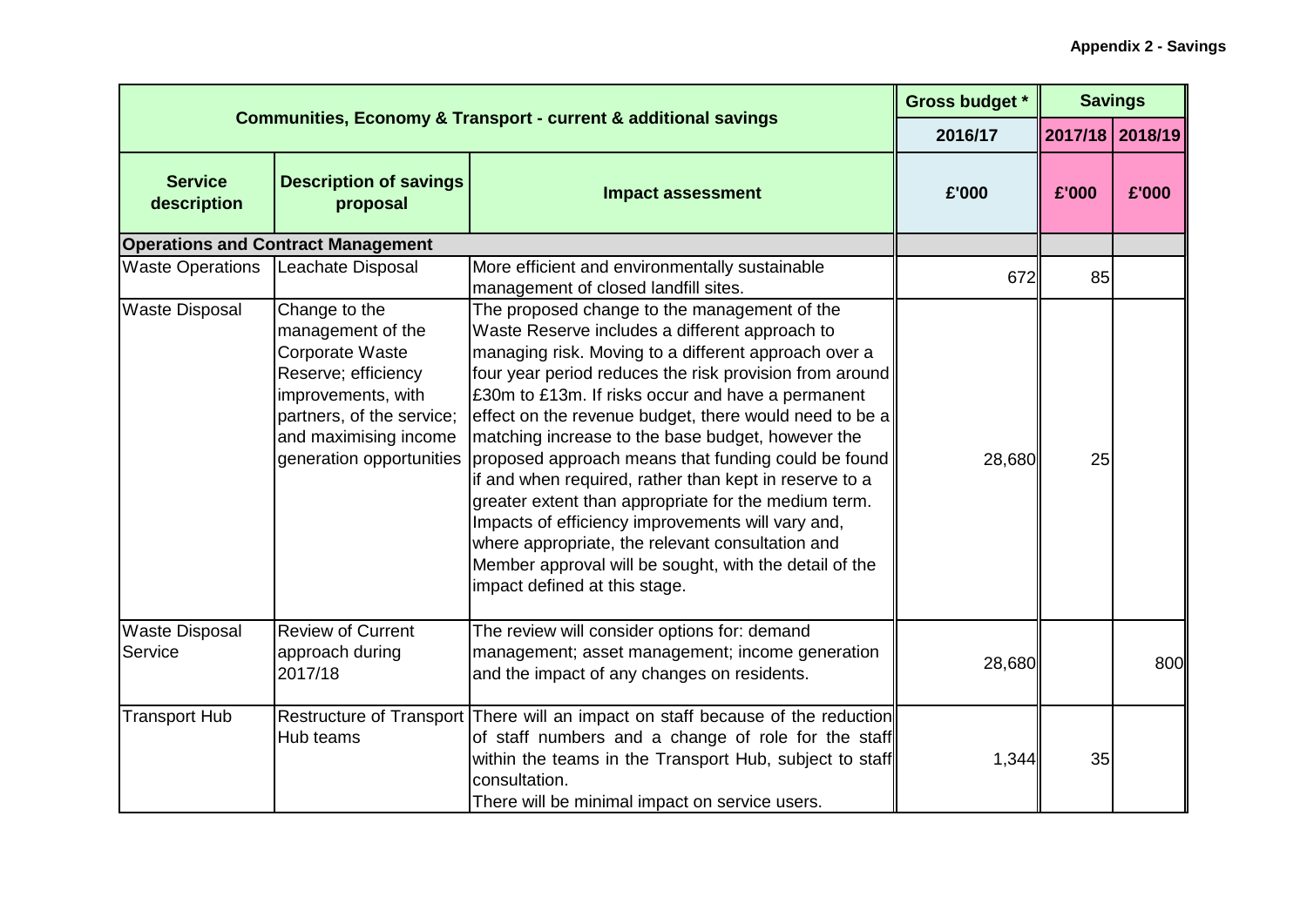|                                                |                                                                                                     | <b>Communities, Economy &amp; Transport - current &amp; additional savings</b>                                                                                                                                  | Gross budget * |                 | <b>Savings</b>  |
|------------------------------------------------|-----------------------------------------------------------------------------------------------------|-----------------------------------------------------------------------------------------------------------------------------------------------------------------------------------------------------------------|----------------|-----------------|-----------------|
|                                                |                                                                                                     |                                                                                                                                                                                                                 | 2016/17        |                 | 2017/18 2018/19 |
| <b>Service</b><br>description                  | <b>Description of savings</b><br>proposal                                                           | <b>Impact assessment</b>                                                                                                                                                                                        | £'000          | £'000           | £'000           |
| Rights of Way and<br>Countryside<br>Management | Rights of Way and<br>Countryside sites                                                              | Efficiency savings in the Minimal impact, but subject to completion of the<br>strategic commissioning piece of work and staff<br>consultation.                                                                  | 1,335          | 50 <sub>l</sub> |                 |
| <b>Grass Cutting</b>                           | Review of grass cutting<br>policy                                                                   | Work with borough, district and parish councils the<br>options for reducing the cost of grass cutting.                                                                                                          | 950            | 400             |                 |
| Environment<br>service.                        | of Service Level<br>& Borough Council's re. the SLA's.<br>the provision of<br>environmental advice. | Increasing the coverage   Increased SLA coverage could lead to increased<br>workloads in the Environment team - this may<br>Agreements with District   necessitate prioritising work that is in accordance with | 337            | 5               |                 |
| <b>Economy</b>                                 |                                                                                                     |                                                                                                                                                                                                                 |                |                 |                 |
| Planning and<br>Environment<br>Service         | Development Control,<br><b>Transport Development</b><br>Control and<br>Environment                  | Review of team structures and income generation<br>opportunities                                                                                                                                                | 1,855          | 40              | ΩI              |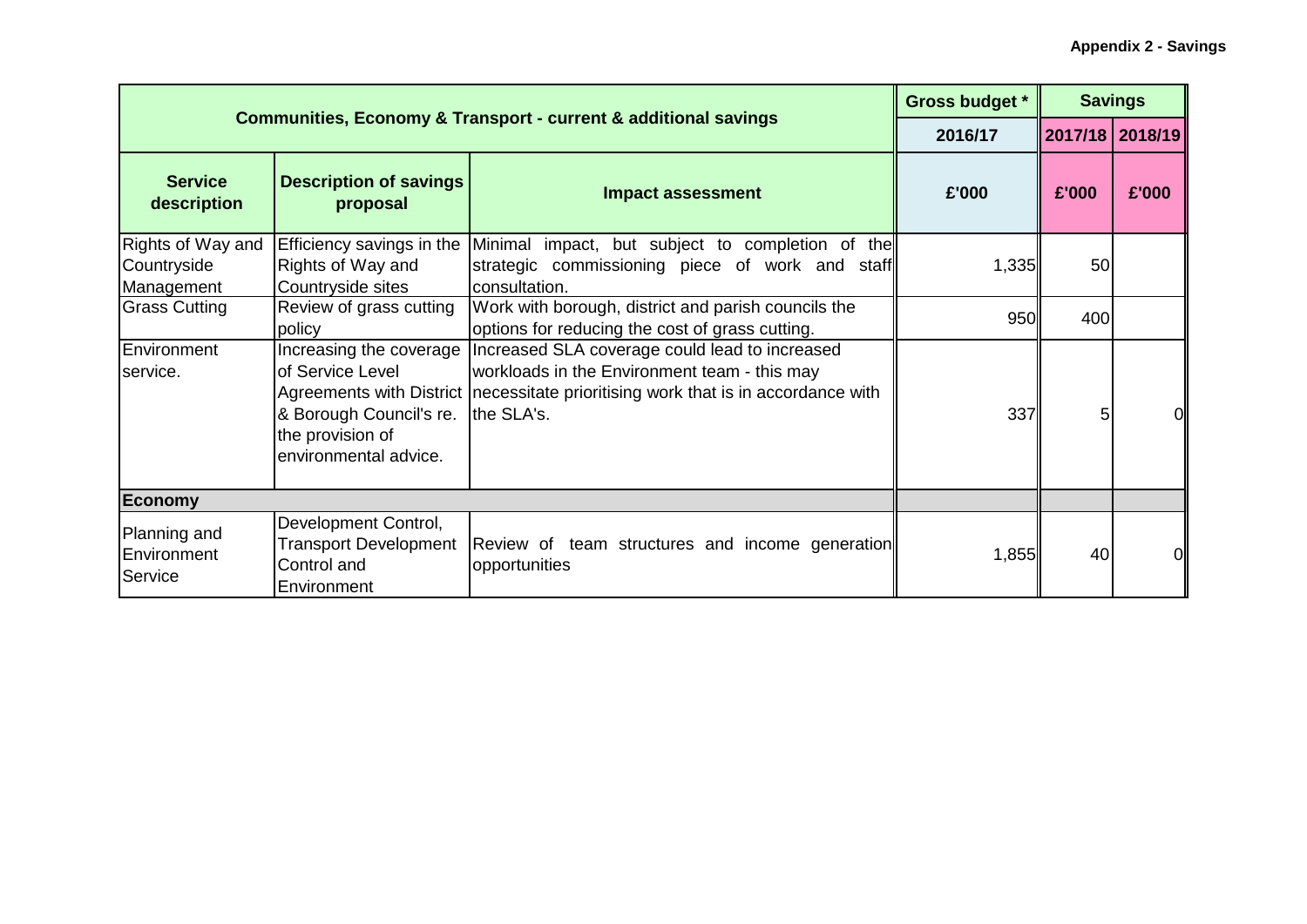| <b>Communities, Economy &amp; Transport - current &amp; additional savings</b> |                                                                                                                                                                                |                                                                                                                                                                                                                                                                                                                                                                                                                                                                                                                                                                                                                                                                                                                                                                                                                                                                                                                                                 | <b>Gross budget *</b> |                 | <b>Savings</b> |
|--------------------------------------------------------------------------------|--------------------------------------------------------------------------------------------------------------------------------------------------------------------------------|-------------------------------------------------------------------------------------------------------------------------------------------------------------------------------------------------------------------------------------------------------------------------------------------------------------------------------------------------------------------------------------------------------------------------------------------------------------------------------------------------------------------------------------------------------------------------------------------------------------------------------------------------------------------------------------------------------------------------------------------------------------------------------------------------------------------------------------------------------------------------------------------------------------------------------------------------|-----------------------|-----------------|----------------|
|                                                                                |                                                                                                                                                                                |                                                                                                                                                                                                                                                                                                                                                                                                                                                                                                                                                                                                                                                                                                                                                                                                                                                                                                                                                 | 2016/17               | 2017/18 2018/19 |                |
| <b>Service</b><br>description                                                  | <b>Description of savings</b><br>proposal                                                                                                                                      | <b>Impact assessment</b>                                                                                                                                                                                                                                                                                                                                                                                                                                                                                                                                                                                                                                                                                                                                                                                                                                                                                                                        | £'000                 | £'000           | £'000          |
| Review fees &<br>Planning Service.                                             | To charge for pre-<br>charges across the application advice on<br>major/significant County<br>matter proposals, and<br>review Ordinary<br><b>Watercourse Consents</b><br>fees. | Proponents of major schemes are unlikely to be<br>resistant to making a pre-application charge, although<br>they will expect a certain level of service in return,<br>which they are probably already receiving. Proponents<br>of smaller schemes, particularly waste uses, may be<br>put off from having pre-application dialogue if charges<br>are introduced. Hence, a threshold for schemes we do<br>and do not charge for will need to be introduced.<br>Certain District & Borough Council's may be reluctant<br>to introduce ESCC as a party on their PPA's - we will<br>need to clearly demonstrate the benefits of doing so.<br>Potential that a substantial increase in OWC fees may<br>put off people applying for OWC consent in the first<br>place - this could lead to a greater need for<br>enforcement. However, statutory consultation on major<br>planning applications is assisting in identifying where<br>OWC is required. | 1,855                 | 10 <sup>1</sup> | 25             |
| <b>Communities</b>                                                             |                                                                                                                                                                                |                                                                                                                                                                                                                                                                                                                                                                                                                                                                                                                                                                                                                                                                                                                                                                                                                                                                                                                                                 |                       |                 |                |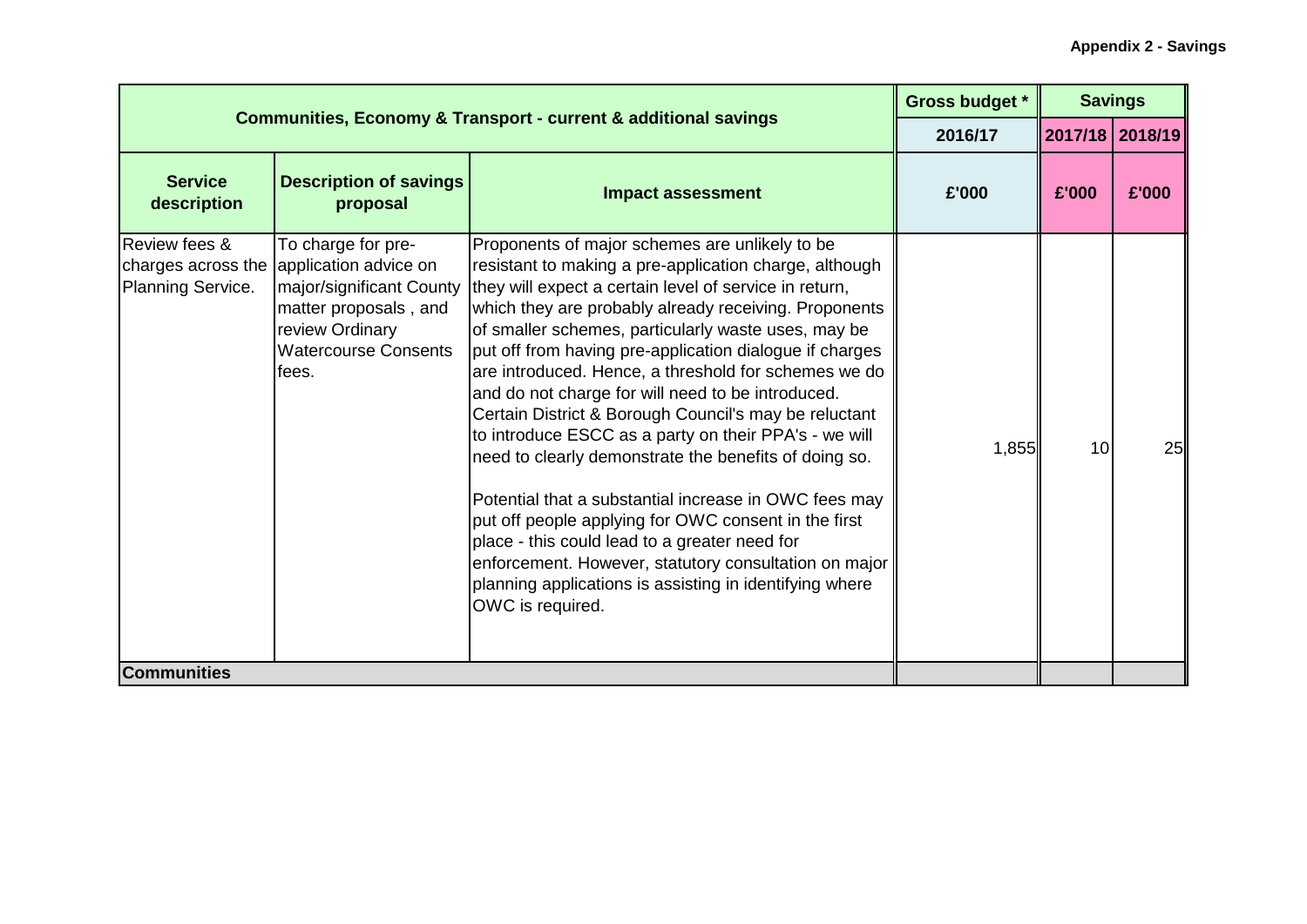| <b>Communities, Economy &amp; Transport - current &amp; additional savings</b> |                                                                                                   |                                                                                                                                                                                                                                                                                                                                                                                                                                                                                                                                                                                                                                                                                                                                             | <b>Gross budget *</b> |                 | <b>Savings</b> |  |
|--------------------------------------------------------------------------------|---------------------------------------------------------------------------------------------------|---------------------------------------------------------------------------------------------------------------------------------------------------------------------------------------------------------------------------------------------------------------------------------------------------------------------------------------------------------------------------------------------------------------------------------------------------------------------------------------------------------------------------------------------------------------------------------------------------------------------------------------------------------------------------------------------------------------------------------------------|-----------------------|-----------------|----------------|--|
|                                                                                |                                                                                                   |                                                                                                                                                                                                                                                                                                                                                                                                                                                                                                                                                                                                                                                                                                                                             | 2016/17               | 2017/18 2018/19 |                |  |
| <b>Service</b><br>description                                                  | <b>Description of savings</b><br>proposal                                                         | <b>Impact assessment</b>                                                                                                                                                                                                                                                                                                                                                                                                                                                                                                                                                                                                                                                                                                                    | £'000                 | £'000           | £'000          |  |
| Library and                                                                    | Information Service   Programme - internal<br><b>Information Service</b>                          | Libraries Transformation This extensive review of service delivery, the stock<br>fund, opening hours and staffing structure will ensure<br>review of the Library and that the current service is as lean and efficient as<br>possible. Staffing levels and expenditure on the stock<br>fund will be benchmarked against other authorities,<br>and any changes will have a low impact on the majority<br>of our customers. During the review of opening hours,<br>we will use management information about libraries<br>usage to minimise the impact of any potential changes<br>on our customers. Subject to sign off from Cabinet,<br>proposals to change the opening hours of libraries will<br>be publically consulted on in early 2016. | 6,444                 | 700             | 125            |  |
| Library and<br>Information Service   Programme -                               | development and<br>implementation of the<br>Libraries' Strategic<br><b>Commissioning Strategy</b> | Libraries Transformation The outcome of the Strategic Commissioning Strategy<br>will potentially affect change in the overall configuration<br>and nature of the library service in East Sussex. The<br>implementation of the Strategy itself will optimise how<br>the Library and Information Service is delivered,<br>responding to current and future need, to achieve the<br>best possible service within available resources. The<br>outcome of the Strategy is dependent on the findings<br>of the needs assessment, however it is estimated that<br>it could achieve further savings during 2018/19.                                                                                                                                 | 6,444                 |                 | 750            |  |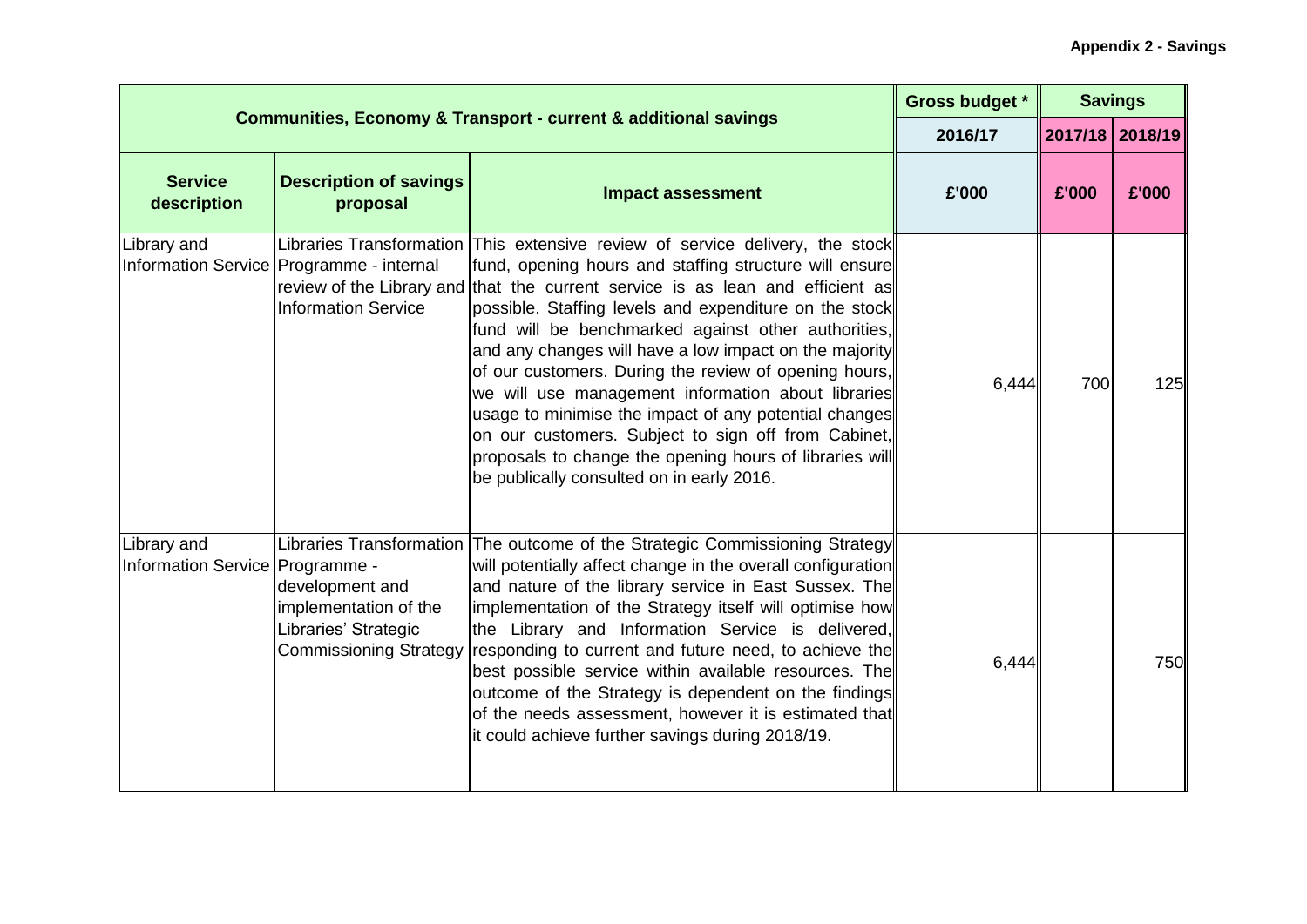| <b>Communities, Economy &amp; Transport - current &amp; additional savings</b> |                                                                                                                                                                        |                                                                                                                                                                                                                                                                                                                                                                                                                                                                                                                                                                                                                                                   | Gross budget * | <b>Savings</b>  |       |
|--------------------------------------------------------------------------------|------------------------------------------------------------------------------------------------------------------------------------------------------------------------|---------------------------------------------------------------------------------------------------------------------------------------------------------------------------------------------------------------------------------------------------------------------------------------------------------------------------------------------------------------------------------------------------------------------------------------------------------------------------------------------------------------------------------------------------------------------------------------------------------------------------------------------------|----------------|-----------------|-------|
|                                                                                |                                                                                                                                                                        |                                                                                                                                                                                                                                                                                                                                                                                                                                                                                                                                                                                                                                                   | 2016/17        | 2017/18 2018/19 |       |
| <b>Service</b><br>description                                                  | <b>Description of savings</b><br>proposal                                                                                                                              | <b>Impact assessment</b>                                                                                                                                                                                                                                                                                                                                                                                                                                                                                                                                                                                                                          | £'000          | £'000           | £'000 |
| The Keep                                                                       | across a range of<br>functions, increased<br>income generation and<br>reduction in sinking fund                                                                        | Improved staff utilisation   An Income Generation Strategy is currently being <br>developed. The Governance Board has approved, in<br>principle, the approach of the sinking fund.                                                                                                                                                                                                                                                                                                                                                                                                                                                                | 689            |                 | 19    |
| <b>Trading Standards</b>                                                       | <b>Continued</b><br>modernisation of the<br><b>Trading Standards</b><br>Service                                                                                        | A current project specific, fixed term contract and pay<br>protection for a number of staff end during March<br>15/16. In addition, there will be increased income<br>raised through a new partnership with an approved<br>trader scheme.                                                                                                                                                                                                                                                                                                                                                                                                         | 868            | 122             |       |
| Registration<br>Services                                                       | Create an additional<br>surplus of £60,000 in<br>addition to the current<br>has been exceed three<br>years running and is<br>likely to be exceeded<br>again in 2016.17 | The Registration service have consistently exceed their<br>income target year on year. This is despite the<br>absence of Southover Grange in Lewes as this is being<br>target of £215,800 which refurbished. This will be completed as our flagship<br>register office in the Spring/Summer of 2017. The<br>move to Hastings Town Hall in 2016.17 has seen an<br>increase in ceremony income and this is expected to<br>increase again once Southover Grange is open. It has<br>been calculated that an additional £60,000 income<br>should be achieveable once Southover Grange is open<br>and Hasting Town Hall continues to increase bookings. | 1,262          | 60              |       |
|                                                                                |                                                                                                                                                                        |                                                                                                                                                                                                                                                                                                                                                                                                                                                                                                                                                                                                                                                   |                | 1,536           | 1,719 |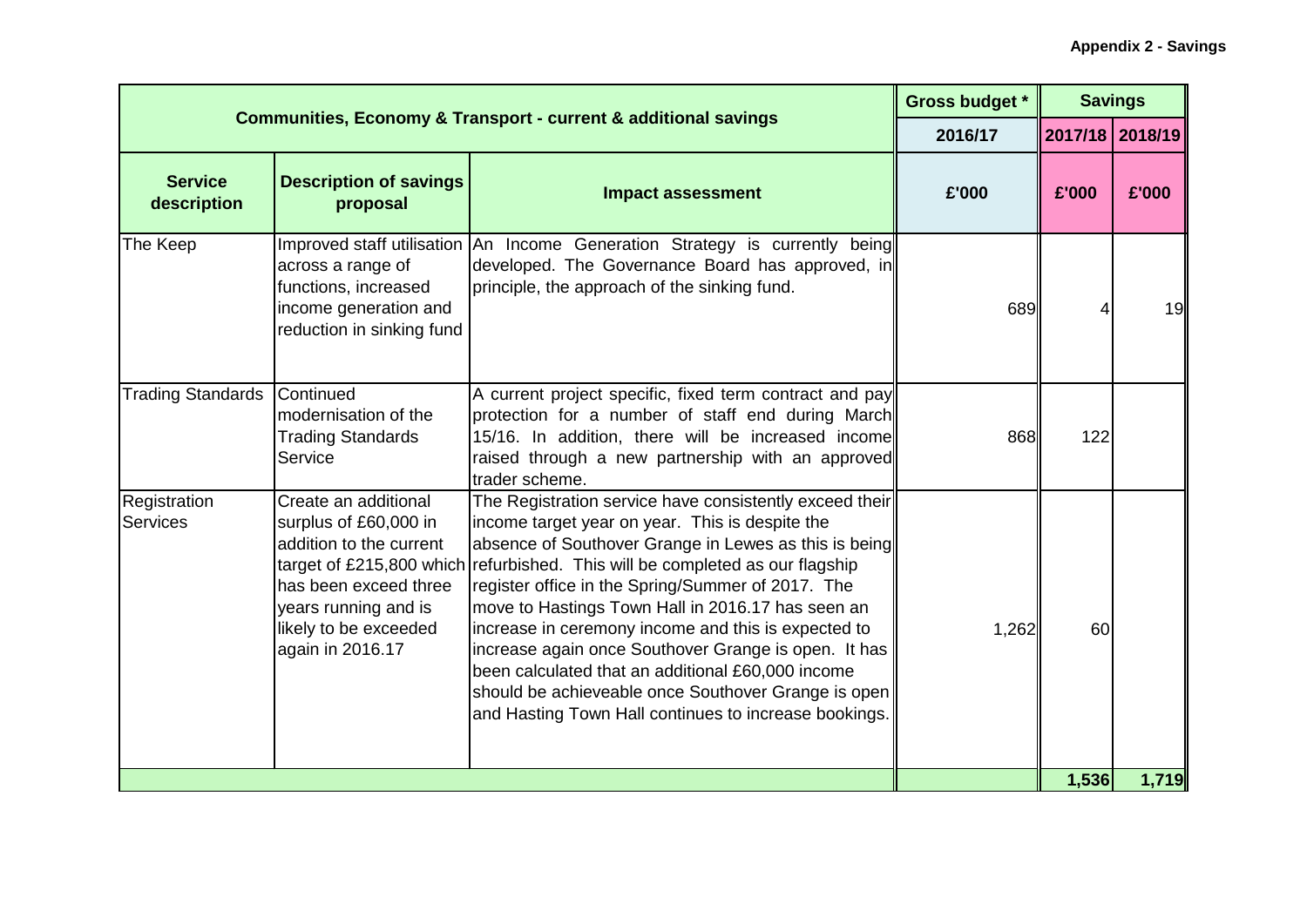|                                                        | <b>Governance Services - current &amp; additional savings</b>                                                            |                                                                                                                                                                                                                                                                                                                                                       | <b>Gross budget *</b> |         | <b>Savings</b> |
|--------------------------------------------------------|--------------------------------------------------------------------------------------------------------------------------|-------------------------------------------------------------------------------------------------------------------------------------------------------------------------------------------------------------------------------------------------------------------------------------------------------------------------------------------------------|-----------------------|---------|----------------|
|                                                        |                                                                                                                          |                                                                                                                                                                                                                                                                                                                                                       | 2016/17               | 2017/18 | 2018/19        |
| <b>Service description</b>                             | <b>Description of</b><br>savings proposal                                                                                | <b>Impact assessment</b>                                                                                                                                                                                                                                                                                                                              | £'000                 | £'000   | £'000          |
| Communications                                         | Service redesign and<br>some income<br>generation. Staffing<br>restructure;<br>efficiencies; ceasing<br>part of service. | To be assessed as part of a service review. Ceasing<br>support for departments in relation on-line hub where<br>public can respond to consultations.<br>Impact on<br>effectiveness of consultations and added work for<br>departments. Reduced ability to provide Departments<br>with public/audience insight with effect on marketing<br>efficiency. | 1,283                 | 130     | 54             |
| <b>Legal Services</b>                                  | Income generation                                                                                                        | Additional income generation from review of pricing and<br>greater scale through partnership working. Restructure<br>will mean less resilience, mitigated through development<br>of Orbis Public Law.                                                                                                                                                 | 2,128                 | 25      | 50             |
| <b>Member Services</b>                                 | Efficiencies, staffing<br>restructure                                                                                    | Reduced resilience and ability to ensure continued level<br>of service at times of increased demand or staffing<br>shortages.                                                                                                                                                                                                                         | 541                   | 20      |                |
| 3rd Sector                                             | Cease corporate<br>support for AiRs<br>(18/19); Reduction in<br>Generic infrastructure<br>or Healthwatch                 | Reduced support for the VCS.                                                                                                                                                                                                                                                                                                                          | 937                   |         | 30             |
| Senior Management<br>and Organisational<br>Development | Reduce spend on<br>supporting Council<br>developments,<br>innovation, service<br>improvements,<br>resilience.            | Reduced funding of innovation or service infrastructure<br>development. Reduction in ability to ensure appropriate<br>governance/M.O. at time of significant and complex<br>change. Reduction in ability to fund counsel fees<br>resulting in potential additional cost to Depts, particulalry<br><b>Children's Services.</b>                         | 509                   | 50      |                |